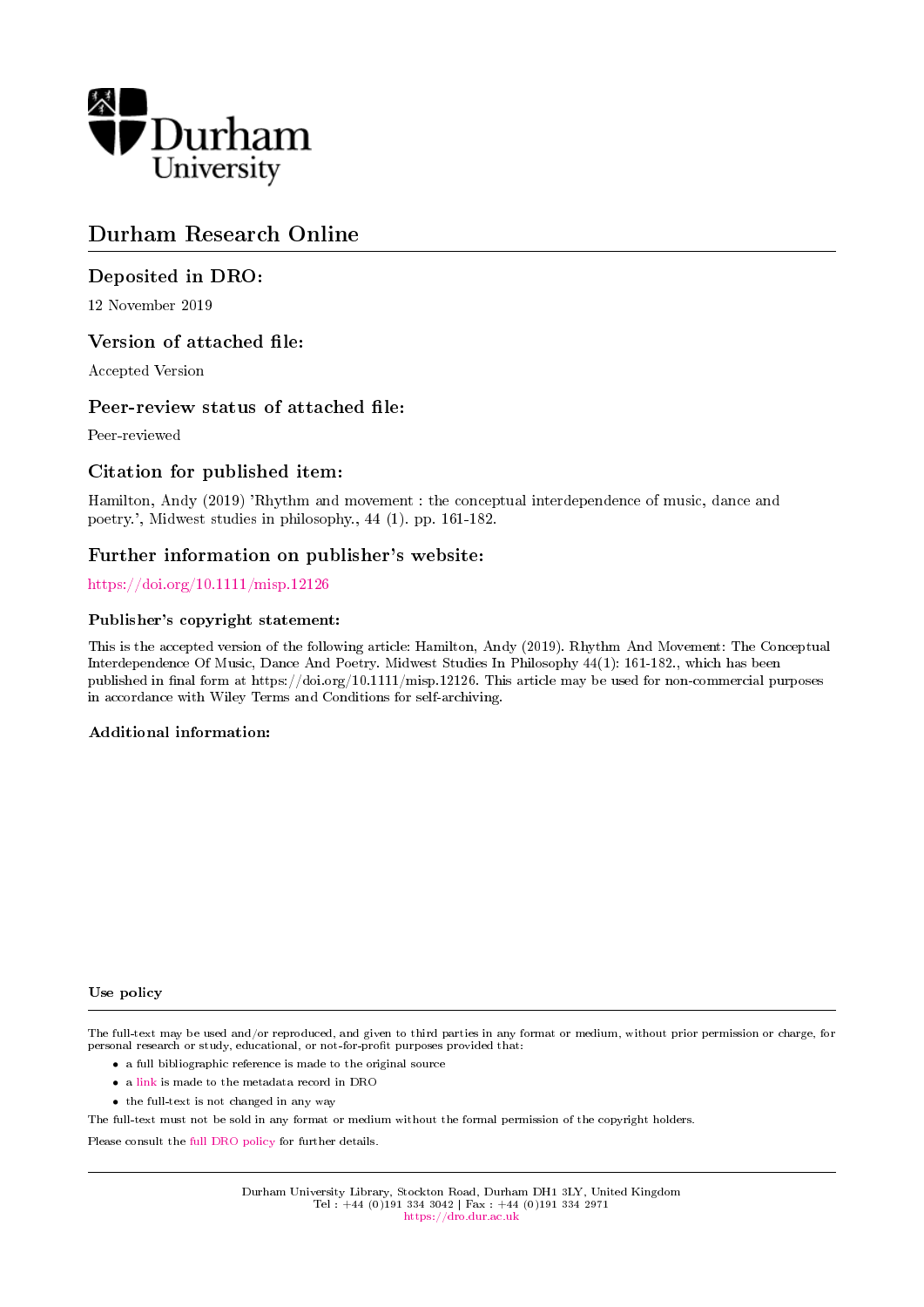# **RHYTHM AND MOVEMENT: THE CONCEPTUAL INTERDEPENDENCE OF MUSIC, DANCE AND POETRY**

### **Abstract**

*This paper argues that dance, poetry and music are conceptually interdependent in that rhythm is essential to each; none can be understood independently of rhythm. That is, these arts exhibit a conceptual holism – music and human movement are simultaneously conceptualized in terms of rhythmic movement. What I call "sonicism", the idea that music is the sound, is refuted by the non-aural features of music, and the rhythmic nature of dance. The claim of conceptual holism implies that music, poetry and dance belong to an order of movement. This view rests on a humanist philosophical treatment that regards rhythm as essentially dynamic. At least from the theoretical writings of classical Greece – notably Plato's The Laws – movement has been the basic conceptualization of music. In the 20th century, Messiaen defines rhythm as "the ordering of movement", which, he says, is "applicable to dance, to words, and to music. As Pound comments: "music begins to atrophy when it departs too far from the dance…poetry begins to atrophy when it gets too far from music…Bach and Mozart are never too far from physical movement". According to the movement criterion, making and responding to music involves moving rhythmically – bobbing one's head, tapping fingers or feet, gestures such as punching the air or leaping, as well as dancing. The article concludes by placing the discussion in the context of a philosophical anthropological investigation.* 

#### **1.The conceptual holism of music, dance and poetry**

The embodied nature of music-making – more recently described as embodied cognition – has for some time been an established concept in music psychology and musicology. 1 Thus for John Blacking, music begins "as a stirring of the body"; by getting into the "body movement of the music", one can feel it almost as the composer does, he argues.<sup>2</sup> The embodied nature of music-making has taken longer to penetrate the world of philosophy – not unexpectedly, given the latter's Cartesian heritage. Hence the position that I term *sonicism*, that seems to underlie much philosophical aesthetics of music: that music is essentially an aural art. On this view, *music is the sound*; it follows that rhythm is a pattern of sounds and silences – what I call a *static conception*, in that it neglects movement, though not of the passing of time, inherent in any experience of music. The result is a neglect of music's historic connection with dance. Rhythm is a fundamental feature of dance as much as music, and so cannot consist in a pattern of sounds and silences – a less exclusively aural characterization, one in terms of movement, is required.

I argue that dance, poetry, and music are interpenetrating, unified practices and concepts; they form a *conceptual holism*, that is, they cannot be understood independently of each other. <sup>3</sup> They are *conceptually interdependent* in that rhythm is essential to each; there is no hegemony of music over the other arts. Thus Ezra Pound:

 $1$  Embodied approaches in these fields have been strong at least from the early 1990s. See for instance See Baily (1985), Blacking (1973), Clarke (2001) and (2017), Godøy, R. I. (2003), Johnson (1997).

<sup>2</sup> Blacking (1973), 111.

<sup>&</sup>lt;sup>3</sup> Levinson's interesting discussion of hybrid artforms makes a converse set of claims: "we can recognize traditional opera as a combination of song and drama, shaped canvas as a combination of painting and sculpture, concrete poetry as a combination of poetry and graphics" (Levinson (2011), 28).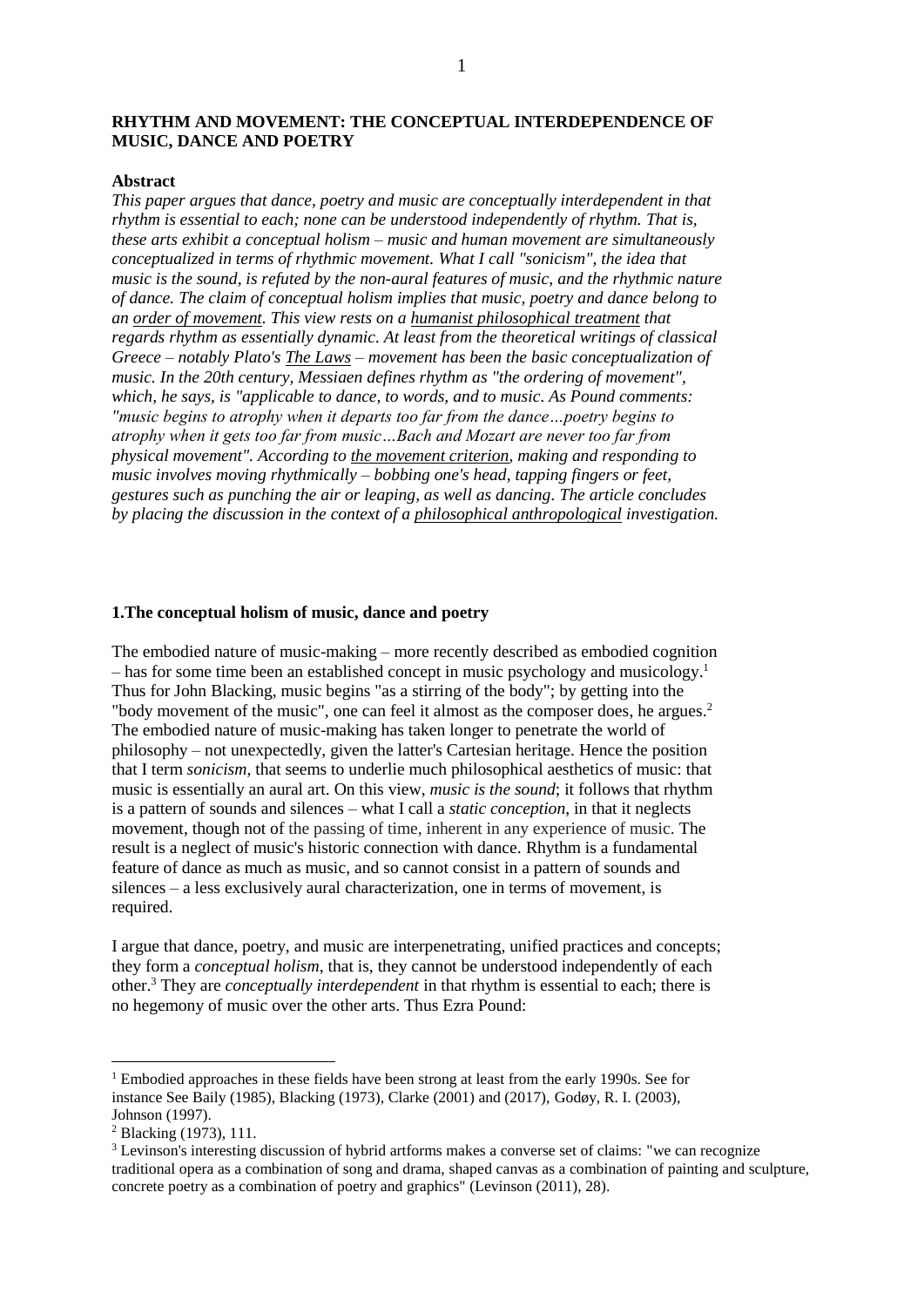music begins to atrophy when it departs too far from the dance…poetry begins to atrophy when it gets too far from music; but this must not be taken as implying that all good music is dance music or all poetry lyric. Bach and Mozart are never too far from physical movement.<sup>4</sup>

There are no societies whose members are brought up to understand music without understanding dance – or vice versa. It would be absurd to claim that dance might have evolved independently of music. The contrary claim might be tempting, because of how modern Western concert music has evolved—but it too would be mistaken. Western music's development of the notated work-concept has tended to undermine the connection with dance – notation allows for experimentation on the page, and certain forms of music have evolved independently of dance. But as we will see, these considerations do not undermine the central claim of interdependence. In their now distinct state, they have comparable artistic status.

I described dance, music and poetry as constituting a conceptual holism. A *conceptual holism* is an equivalence or interdependence between concepts, where none is more basic. I treat concepts as capacities and not representations – to grasp a concept is to have a range of broadly linguistic capacities, grounded in human practices. One cannot acquire the first concept without acquiring the second or subsequent concepts, or manifest understanding of one without manifesting understanding of the other. Thus one cannot understand dance-movement (rhythmic movement) of a body, without understanding or being familiar with music and poetry – a rhythmic sound – and vice versa. The idea of a conceptual holism is neglected in philosophy – yet is exhibited by ranges of fundamental concepts. Plausible holisms include memory and personal identity; proprioception and bodily individuation; belief and assertion; concept and object; intention and action; natural law and causation; right and good.<sup>5</sup> Claims of holisms are non-empirical, and arise from the nature of the concepts themselves. One contrast is with pairs of concepts that exhibit a *one-way dependence*, such as "photography" and "picture". A photograph is a picture, but "picture" is a more basic concept, graspable without understanding "photograph" – as for a long time it was. One might speak of empirical holisms between concepts – contingent associations of ideas, such as morality and religion, often regarded as inseparable. Only proponents of divine command ethics who regard God and goodness as inter-defined – so that God could not command anything other than the good – could treat "good" and "commanded by God" as a *conceptual* holism.<sup>6</sup>

A conceptual holism is a circle of inter-dependent concepts. In the case of dance, music and poetry, as with others, the circle is a wide one, and is not closed. For instance, it involves gymnastics and martial art as well as dance.<sup>7</sup> Indeed, human life is filled with rhythmic activities of all kinds – marching, laboring (work songs), working out in the gym ("Workout Anthems"), rocking a cradle (lullabies) – activities which music accompanies and informs. <sup>8</sup> As Pound's remarks suggest, except at the more static end of the spectrum, as in plainchant, music creates an urge to move in response. Moving in response shows that one recognizes it as music, and recognizes the rhythm.

I will develop the claim of conceptual holism by arguing that music, poetry and dance express an *order of movement* – a conceptual scheme governing human movement. The existence of an order of movement helps explain why music, dance and poetry are

<sup>4</sup> Pound (1951), 14.

 $<sup>5</sup>$  See Hamilton (2013).</sup>

<sup>6</sup> See Hamilton (2013).

<sup>&</sup>lt;sup>7</sup> Judo began as an art of self-defence that integrated mind and body, and was not originally competitive.

<sup>8</sup> See McNeill (1997).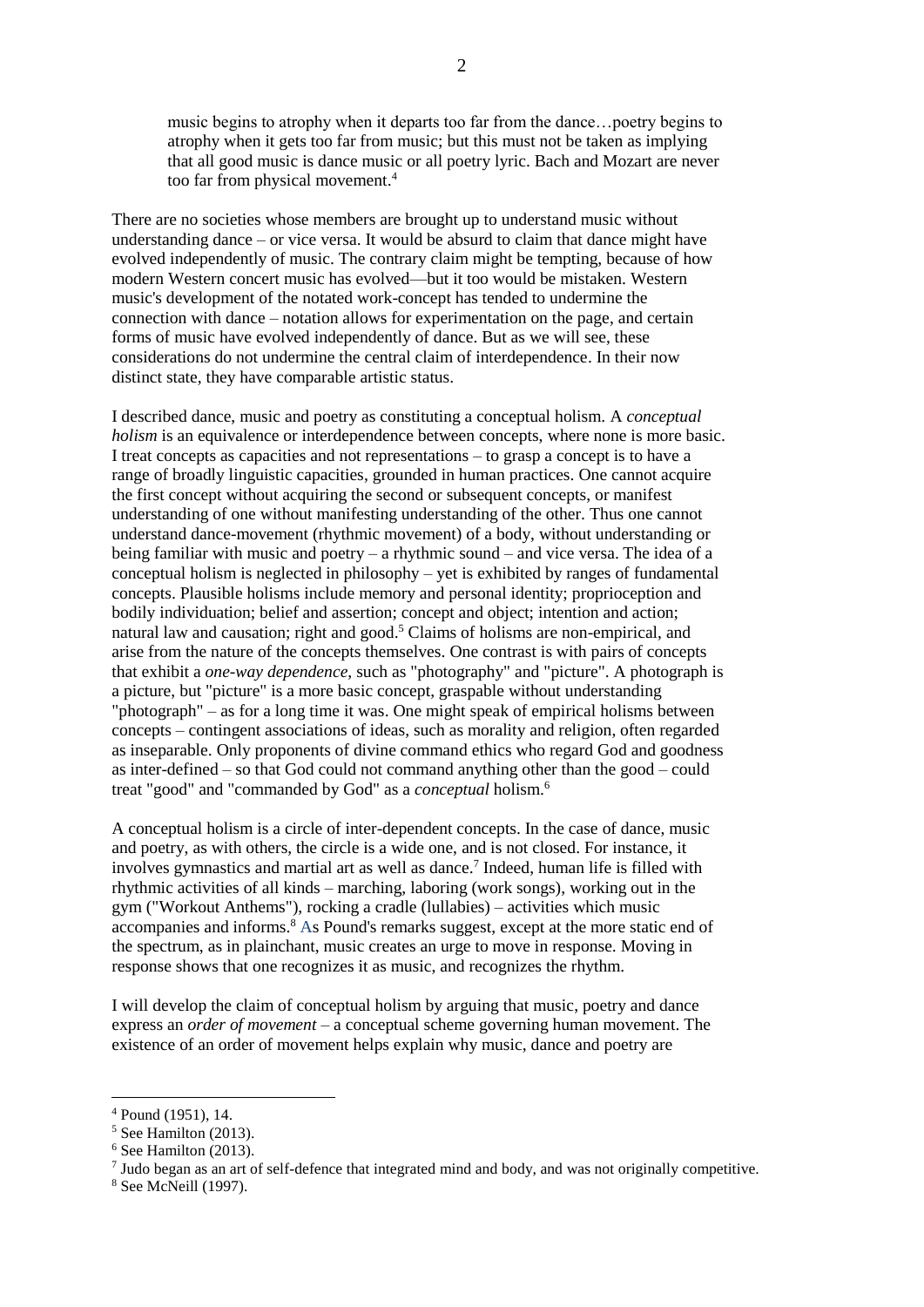interdependent practices. What is an "order of movement"? In an earlier article, I defined rhythm as

order in movement, graspable through one or more of the senses, and which tends to express or generate involvement by the person producing or experiencing it; it arises when accents are imposed on a sequence of regular sounds or movements.<sup>9</sup>

This definition echoes Plato's description in the *Laws* of rhythm as "order in movement."<sup>10</sup> The *order of movement* is comparable to the *moral order –* the system of obligations that defines good, right or virtuous relations among individuals and groups in a community. These are autonomous conceptual frameworks, irreducible to the *physical or natural order*. The latter involves the concepts of the physical sciences, and the moral order those of ethics; the order of movement involves the rhythmic and metrical concepts of music, dance and poetry, such as metre, stress and tempo. It governs descriptions of bodily movement as graceful, elegant, dynamic, forceful and so on, but does not govern all intentional movement. Order-in-movement is not just a matter of associated images of motion; as Wittgenstein argued, grasp of a concept is not equated with possession of accompanying images, but involves capacities for linguistic behaviour.

Rhythm is the primordial conceptualization of human bodily movement. As psychologist Mari Jones argues, all human movement is inherently rhythmic: "All human performance can be evaluated within a rhythmic framework".<sup>11</sup> Rhythmic movement is a certain kind of intentional order, distinctive of human bodily movement. Someone can *intend* to walk or dance rhythmically, or can do so without thinking – there is a continuum of intentional and non-intentional. I might be aware of the rhythm of the pump, which is not produced intentionally; or of someone's absent-minded, rhythmic drumming of fingers on a table.

The strongly dynamic understanding of rhythm as order in movement enables one to see why movement in music is not – as many philosophers maintain – merely metaphorical. It is often asserted: How is a temporal phenomenon (music) like a spatial phenomenon (dance and bodily movement) except in an analogical or metaphorical sense? Hence the common Analytic philosophical assumption that *nothing relevant in the music moves literally*, that is, spatially. The objection assumes that music is a temporal and not spatial phenomenon – when in fact it is a performing art, with many spatial dimensions. The assumption here is what – to reiterate – I term *sonicism*, the view that music is essentially and exclusively a sonic or aural art. On this view, the sound is "music itself" – it is forgotten that it is part of human nature to move to music. (Perhaps the view also rests on *acousmaticism*, the view that music is essentially an unseen, auditory—acoustic—art, focused on sounds without reference to the means of their creation.<sup>12</sup> No doubt it also rests on a visual bias that movement must be spatial, and other assumptions about movement that cannot be pursued here.) No reflective individual could believe that music is *exclusively* a sonic art – but when philosophers say "Nothing relevant in the music moves literally", that is what they seem to assume. The falsity of sonicism is shown by the conceptual holism of music and dance, according to which music is a cross-sensory

<sup>&</sup>lt;sup>9</sup> Hamilton (2011). Casey Haskins, in an email communication (2019), questions my most basic framing assumption – as he puts it, "that 'rhythm' (along with cognates in other Latinate languages) denotes a single concept whose most central and philosophically significant instances occur in music, dance, and (perhaps slightly less centrally) literature". In his current work, he is attempting to plot its "sprawling network of usages" – a project that goes well beyond the constraints of the present article.

<sup>10</sup> Plato (2016), Bk 2, 665a.

 $11$  Jones (1976), 340.

<sup>12</sup> Scruton (2016), 5–13, 22–3, 30–2, 58; Hamilton (2009); Kane (2014), *passim*.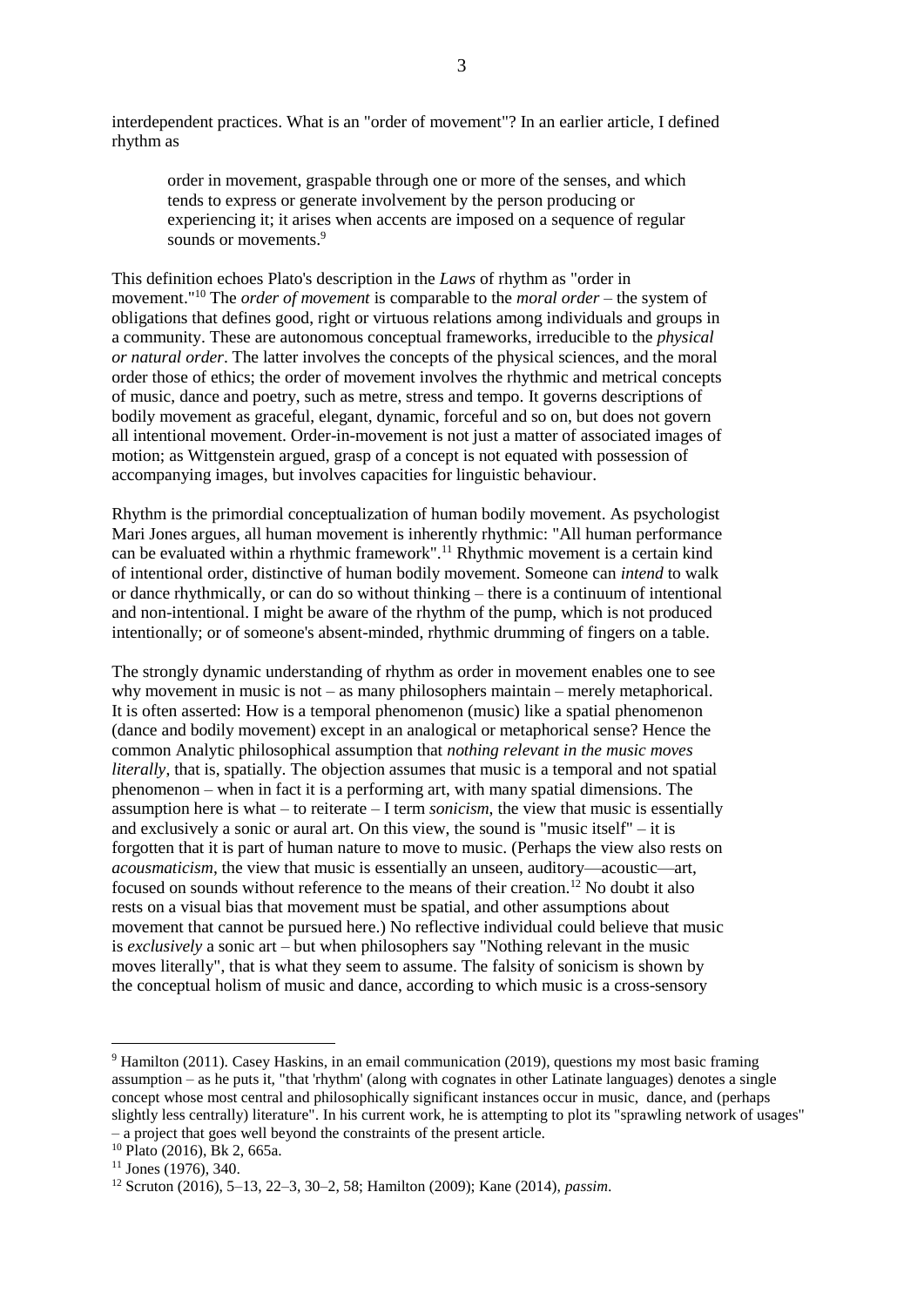practice and phenomenon. The "in the music" locution implies that performance is a somehow a concomitant of pure music.

Modern developments in the history of Western music also seem to make it believable that it is essentially a sonic art. Through the classical concert phenomenon, music has become more aural; audiences often close their eyes, and avoid moving. A more powerful influence is recording, and Walkman and iPod listening. Most musical listening now occurs privately – or as background muzak. Against that, most pop music is for dancing, and no one could hold that it appeals to the ears exclusively. Consider a parallel view about food – *olfactism –* which holds that its exclusive appeal is to taste. Food has many functions within human culture – friendship, family, ritual, nutrition. All societies take pleasure in food, but in modern times, just as music has become more aural because of the concert phenomenon, perhaps food has become more olfactory, because of the rise of the gourmet.

Sonicism – like the "unique interpretation" account of the musical score, according to which one interpretation is privileged – is so implausible it is hard to see how anyone could believe it. When the view is presented to philosophers, they may deny it. But people are often not aware of the philosophical picture that they assume. It is true that objections to sonicism are now found in the philosophical literature – particularly by writers who argue that perception of music is multi-modal. Thus for Judge, tones move, though their physical components – sounds – do not. Rhythm is not just a matter of sounds; it is not even just a matter of auditory experience. Central aspects of musical experience are multimodal, she argues. Nudds sees a constitutive connection between our capacity to perceive the metrical properties of music and our capacities for bodily movement.<sup>13</sup> This is not the route I will take in criticising sonicism and its effects, however – discussion of the content of perception is problematic, and I focus on listener response rather than perceptual input, and on the connection with dance.

To claim that music, dance and poetry are integrated practices, is to reject sonicism. Music is essentially perceivable but not essentially auditory – or at least, not essentially aural. A deaf person is familiar with music because they feel it; low frequency soundwaves hit the body and create somatic musical experience. Profoundly deaf percussionist Evelyn Glennie plays barefoot to feel the music, and taught herself to respond with parts of her body other than her ears. At the risk of stating the obvious, Freeman comments that "Music as sound appeals to the ear, but making and appreciating it involve the entire body through the somatosensory and motor systems of the performer and the active audience".<sup>14</sup> Nonetheless, the claim that "Rhythm could exist without there ever having been music or sound" is inconceivable, or senseless. Without rhythm, dance becomes "movement art", just as without rhythm, music becomes non-musical soundart.

To say that there is a fundamental *order of movement* governing music, poetry, dance and bodily movement, is to say that hearing music as movement is a fundamental way of experiencing and conceiving it. Scruton attempts to acknowledge this fact by postulating a *necessary* metaphor; Lakoff and Johnson acknowledge it through the distinct notion of a *conceptual* metaphor. <sup>15</sup> Thus Scruton argues that our sense of musical movement depends on "an irreducible metaphor…associated with…the metaphor of life. In hearing the movement in music we are hearing…life conscious of itself".<sup>16</sup> A metaphor involves projection from one domain of discourse to another. But where these domains have autonomous status, I would argue, a metaphorical account is incorrect. Given the order of

<sup>13</sup> Judge (forthcoming 2019); Nudds (forthcoming 2019).

<sup>14</sup> Freeman (2000), 420.

<sup>15</sup> Lakoff and Johnson (1980, rev. 2003).

<sup>16</sup> Scruton (1997), 52, 353.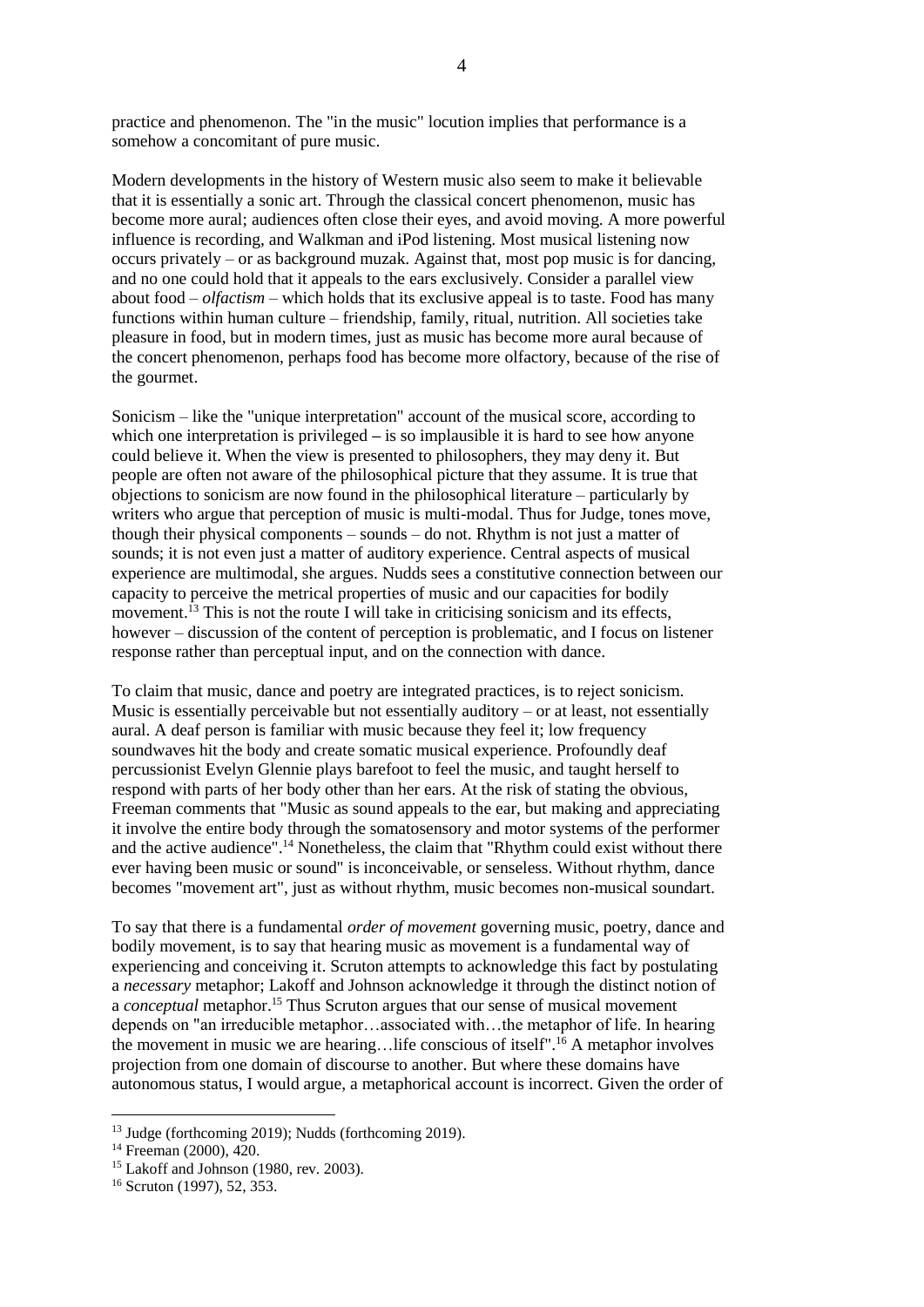movement-in-sound, autonomous from the physical order, the human body is not the source of a metaphor of musical movement, as Lakoff and Johnson, and Scruton, suggest; rather, music and human movement are jointly conceptualized in terms of rhythmic movement.

Bodily movement is not the source of the metaphor, because it exhibits the very thing that needs explaining, viz. rhythmic movement. To describe a tree as a human body swaying is to attribute properties of the human body (the metaphor's origin) to the tree (its target). But hearing musical rhythm does not only involve experiencing music as behaving like a human body; it also involves experiencing the human body, the person, as behaving, or moving, musically. Despite his helpful connection of music and dance, Scruton seems not fully to appreciate this fact when he writes that, "The musical phenomena that we group together under the rubric of rhythm have their counterparts in other areas of human activity"—speech, dance, physical labor.<sup>17</sup> He holds that the source of the metaphor of musical movement is bodily movement. My stronger claim is that they share an order of movement, described in rhythmic terms—one cannot understand music without understanding dance, and vice versa.

To assert an order of movement is not quite to say that the music moves literally – a view mistakenly suggested in my precursor article. <sup>18</sup> I now think that this is the wrong way of approaching the issue. As Rachael Wiseman comments, one should say neither that the movement in the music is metaphorical, nor that it is literal:

The question "literal or metaphorical?" can be raised only after it has been specified to which language-game the description "the music moves" belongs. Contrast the everyday and scientific language-games with "solid." Is the table literally solid? Nothing falls through it; but physicists explain that solid things are literally full of spaces between atomic particles. If we are describing the movements of a raindrop down a window, it is metaphorical to describe them as indecisive. A dancer's movements may be indecisive, in contrast, in virtue of her dance involving significant periods of stillness and immobility; this immobility is, in the spatial sense, part of her movement. A performer may have her limbs moved by other performers, while not moving her body.

The order of movement includes motionlessness; the dance itself is indecisive, not the dancer. The question whether the dance is literally indecisive is inapplicable.

However, I do claim that something relevant *does* move literally: musicians and audience move to the music, sharing a rhythmic, dance-like response, that is a function of age, experience and exposure to teaching. This is not a merely causal connection, but a manifestation of musical understanding, involvement and participation – an internal relation between music and movement, as I now argue.

# **2. Rhythm as a human, intentional order of movement**

The dynamic conception of music, poetry and dance that I advocate says that they share an order of movement, viz. rhythm. In examining the relationship of music and dance, therefore, we must explore the concept of rhythm further. Rhythm is both familiar, and enigmatic. To reiterate, rhythm is order in movement, graspable through one or more of

<sup>17</sup> Scruton (2016), 61.

<sup>18</sup> Hamilton (2011).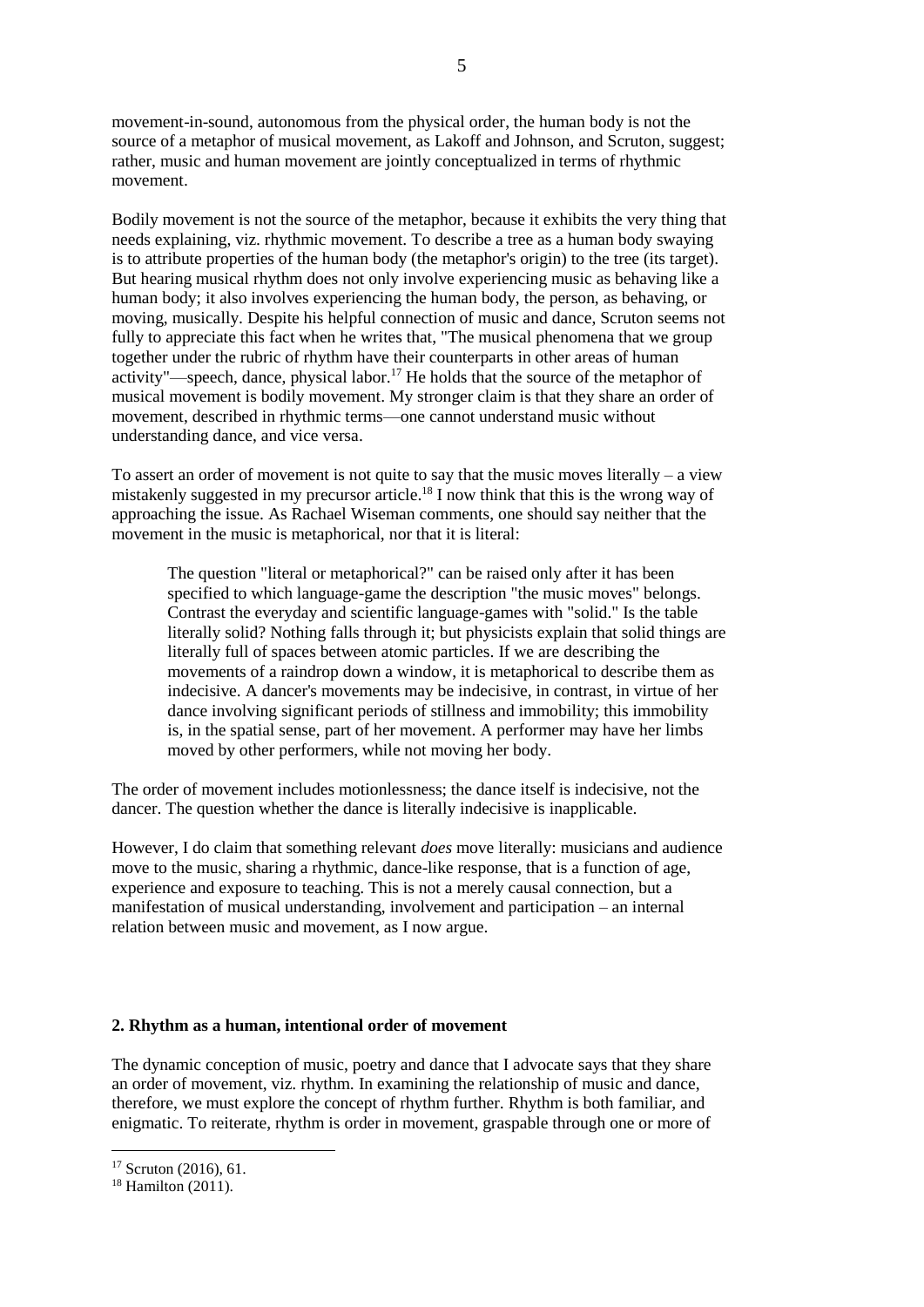the senses, and which tends to express or generate involvement by the person producing or experiencing it; it arises when accents are imposed on a sequence of regular sounds or movements.<sup>19</sup> The static conception of rhythm, in contrast, regards rhythm merely as *order-in-time* – "merely", because order in movement includes time. A static conception regards rhythm as purely temporal, and not essentially embodied or movement-based – "a repeatable (and typically repeated) pattern of sounds and silences", as Simons puts it.<sup>20</sup> It treats accent as purely physical, neglecting the phenomenon of attack that arises from the human production of musical sounds. Like other proponents, however, Simons resists the description "static": "To call a rhythm a character of a process is not to render it in any way static…because the character concerns a process, taken as it unfolds in time, it is paradigmatically not static, unlike say a graphical pattern".<sup>21</sup>

On the view that I term static, rhythmic movement such as foot-tapping and dancing is a contingent association of, or reaction to, music. Static theorists divorce rhythm and music from the body; on their view, a Cartesian thinking thing could appreciate rhythm. The static conception is a metaphysical one, with no sense of music as a human activity or practice. Thus for Budd, "to hear rhythm – acousmatically – is not to hear imaginatively any kind of spatial movement". <sup>22</sup> He does not say that we never hear rhythm as a form of animation; but for him, movement is an eliminable metaphor.

In fact silences are not essential even to musical rhythm; all that is required is change or discontinuity, which could be effected by shifts in volume, pitch or timbre. Compatibly with a static account, the idea of repeatable pattern can be expanded beyond "sounds and silences" to other sensorial inputs, and thus other artforms than music. More important, rhythm cannot essentially be a sequence of sounds and silences, because this characterisation cannot fit dance. Indeed, because dance is musical, the "sounds and silences" definition is not even adequate as a characterization of musical rhythm. A static conception must imply, implausibly, that music and poetry are the core cases of rhythm, with a merely causal connection with dance.

Movement has been a fundamental conceptualization of music at least since the writings of classical Greece. We have seen that Plato's *Laws* describe rhythm as "order in movement."<sup>23</sup> Hanslick characterizes music as "tonally moving forms," arguing that music presents the dynamic properties of emotional experience, abstracting from emotional content.<sup>24</sup> Messiaen defines rhythm as "the ordering of movement," which, he says, is "applicable to dance, to words, and to music."<sup>25</sup> Finally, Schütz writes that "Breathing is only one example of rhythmical bodily movement. Others are walking, dancing, knocking and many operations of working…rhythm always refers to actual or virtual bodily movements in space."<sup>26</sup> Scruton insists that "we must hear the movement in music, if we are to hear it as music". It is significant that so many of the terms used to describe music involve movement, especially dance-movement: waltz, march, lullaby, rock 'n' roll, sarabande, stomp, swing, thrash, hip-hop.

The dynamic account of rhythm offered here rests on a philosophical humanist conception, that treats music both as a sounding, vibrating phenomenon, and a

<sup>19</sup> Hamilton (2011).

 $20$  Simons (2019 forthcoming), Ch. 3.

 $21$  Simons (2019 forthcoming), Ch. 3.

<sup>22</sup> Budd (2003), 221-2; Simons (forthcoming 2019). By "acousmatically", Budd means "musically".

<sup>23</sup> Plato (2016), Bk 2, 665a.

<sup>24</sup> Hanslick (1986), 29.

<sup>&</sup>lt;sup>25</sup> Messiaen adds that the definition is "incomplete," though he doesn't explain why: Messiaen (1994), 67.

<sup>26</sup> Schütz (1970), 21.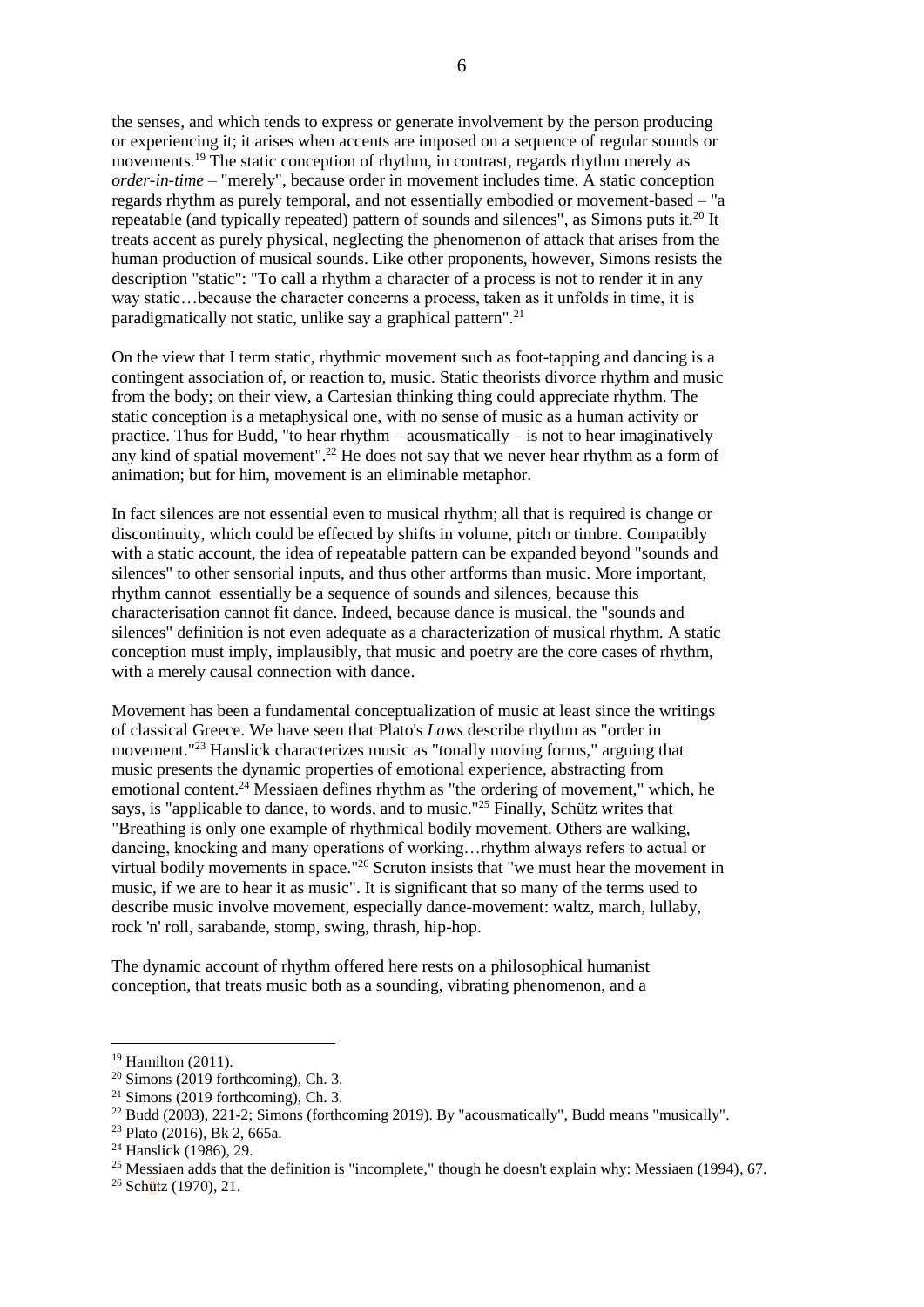performing art or entertainment, internally related to dance.<sup>27</sup> A humanistic conception rejects both abstract Platonism, and the sub-personal standpoint of neuro-philosophy. It stresses the human production of musical sounds by vocalizing, striking, blowing, bowing and so on, privileging the human as opposed to the abstract or the organic. Music's abstractness has been exaggerated, humanists argue; music is a human activity involving the body and bodily movement, and animated by human life. Music is *thinking in sound and movement* – a form that thinking takes, just as language is. It is not, as an abstract conception assumes, a purely intellectual exercise; it is irreducibly physical, bodily and material. Music's abstractness is circumscribed by its status as a performing art. Music is *abstract in form, but humane in utterance*. On a humanistic view, rhythm is essentially a felt, person-level phenomenon – an intentional phenomenon, whose expression we can and often do perceive in various human activities. It is an aspect of the human world.

This is not to claim that all rhythms are humanly-produced, or intentional. A drum machine produces rhythms, and – given these are sampled, and that the machine itself is humanly-produced – these are only indirectly humanly-produced. But human producers of rhythm, and the human practices of music, poetry, and dance in which rhythm is embedded, draw on and incorporate natural sounds, and in the modern era, mechanical and electronic sounds—often regarding these sounds as in themselves proto-rhythmic, or rhythmic. The rhythms associated with music, dance, and poetry constitute an intentional order. Creatures or artefacts that do not have or express intentions can produce only proto-rhythms – a secondary phenomenon.

A humanistic account therefore distinguishes a continuum that runs from non-rhythmic noise, via mere pulse and proto-rhythm, to rhythm in the true sense:

(1) Chaos or continuum: the sound of rubbish tumbling into a bin-lorry, white noise, a continuous unvarying tone.

(2) Mere regularity: An electronic pulse with no stress variation.

(3) Non-intentional "stress": a dripping tap, a horse's hooves, or a metronome, in which stress variation is unavoidable, and from which a pattern of stressed and unstressed seems to emerge or may easily be projected.

(4) Intentional stress or true rhythm: music, dance, poetry.

<u>.</u>

Phenomena that fall under (1) are entirely non-rhythmic. It is possible and natural to project a rhythm on to (2) and (3), but – on a humanistic account – these are at best probably proto-rhythmic.

Regular but non- or involuntary movement – the ticcing of Tourette's, Parkinsonian tremor, or indeed a heartbeat – would seem, on a humanistic account, to be at best protorhythmic, that is, strictly non-rhythmic but *interpretable* as such. Other proto-rhythmic phenomena include natural rhythms such as waves, and mechanical ones such as trains. Human subjects cannot help projecting rhythm in these non-intentional, naturally recurring patterns of stressed and unstressed sound. To reiterate, a dynamic, humanistic account does not say that rhythmic movement must be intentional movement, or caused by intentional movement. But it does say that rhythmic order is a fundamentally *intentional order*, through which human bodily movement is apprehended **–** in music and dance. That is, rhythm is order in movement that is fundamentally intentional.

It may be argued that if a human being can produce a rhythm non-intentionally, then surely a galloping horse could do so. Horses, like humans, have an uneven gait – one footfall is louder, if only slightly, than the others – so their galloping exhibits stress and is therefore rhythmic; perhaps, indeed, heartbeat, which is uneven between systole and diastole. Perhaps, since a heartbeat or a horse's gallop naturally and spontaneously elicits

<sup>&</sup>lt;sup>27</sup> There is a scientistic dynamic account based on entrainment – see Hamilton (forthcoming 2019).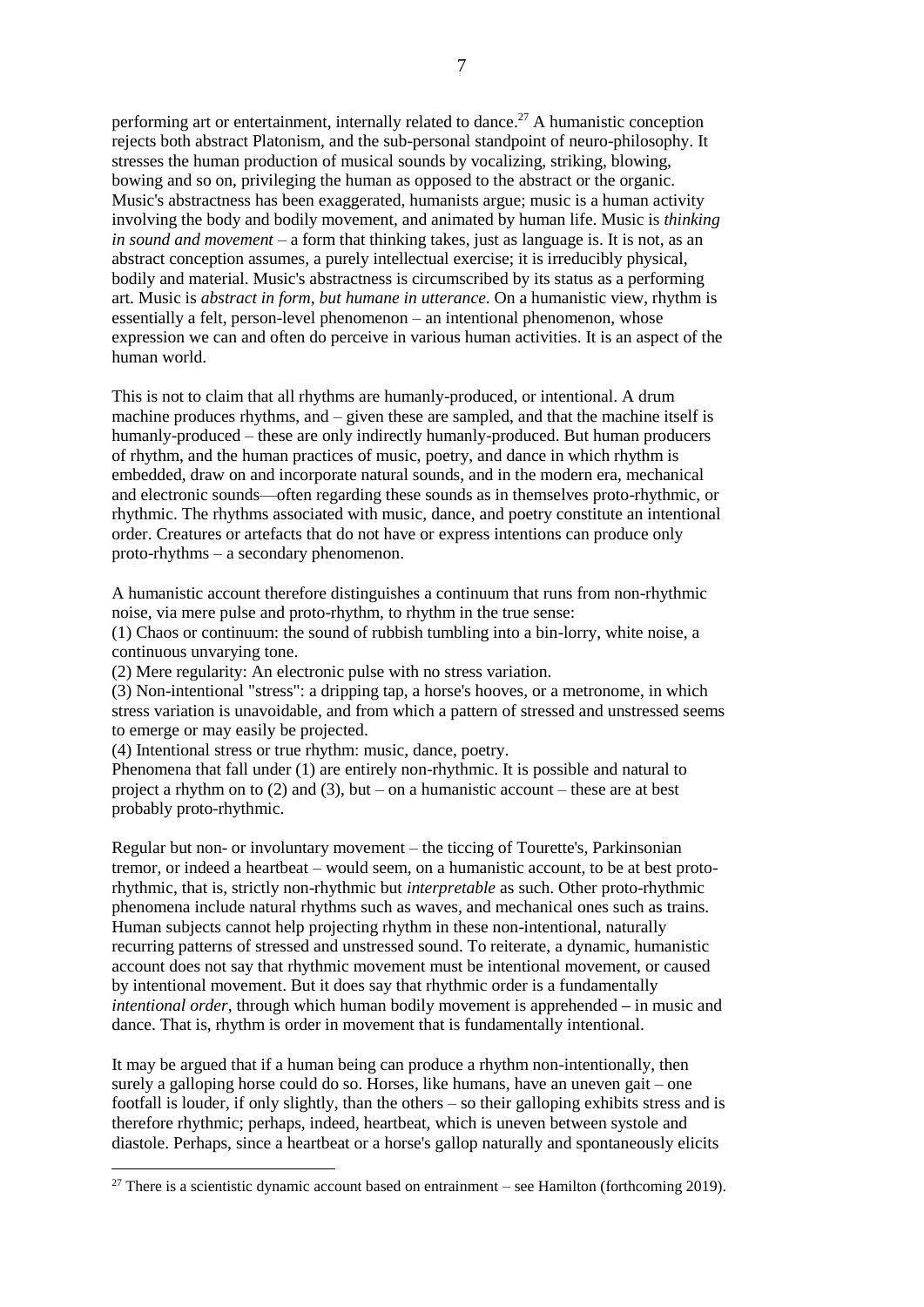a rhythmic response in humans, a humanistic account can regard it as strictly rhythmic. The claim would be that certain natural rhythms are naturally aurally parsed in a certain way. It is tempting to say that these natural sounds are interpretable as rhythms, elicit a rhythmic response, and are aurally parsed in the same way as rhythms, simply because they *are* rhythms. However, a humanistic account cannot regard them as paradigm cases of rhythm. If stress is exhibited, one should be able to ask "stressed by whom?" The answer cannot be "by the horse" or "by the heart".

#### **3. The movement criterion of responding to or understanding music**

We now return to the suggestion in my precursor article, that music moves in a literal but non-spatial sense. This suggestion, I now believe, is misleading at best. The question is not, "Does the music literally move?" Rather, understanding the music involves literally moving *oneself*. Music is not just sound, and talk of "in the music itself" implies an inadequate sonicist conception. Our movements to music are controlled responses, not (mere) effects, though they involve a pre-cognitive capacity of the body-subject; a paradigm is children's unlearned movement, such as marching to martial music. Hearing the music causes one to want to march around, but people are not just *caused* to move by it; they *respond* to music, there is an internal connection. As Scruton argues, "response" has a logical relation to "call", as in "call and response" – not the purely causal sense of scientific psychologists. Response to a gunshot is causal; responding to music involves a kind of skill, grasping a rhythm or melody – it is a success-word.

The humanist claim is that rhythm is something one grasps—it is meaningful, as Macarthur stresses, and involves cognitive as well as pre-cognitive achievement.<sup>28</sup> It is a matter of comprehension as well as perception – or, given the theory-laden nature of observation, both together. We would not call sequences rhythms if people did not react to them in certain typical ways – such as repeating or developing sequences or related elements of the sequence in different contexts, by drumming, singing, or whistling; moving bodily, in time with the sequence, by dancing, tapping fingers or feet, or gestures such as punching the air or leaping; and noting and demonstrating changes or gaps in the repeated segments of the sequence. Hence *the movement criterion*: someone who says, "I like music, but I never feel like moving in time with it", is someone who seems not to understand it as music. ("Humans move to music" is another natural historical judgment in the sense discussed in section 4.) 1.P114

> It may be objected that there is no such thing as "understanding music" – that musical responses are essentially pre-cognitive, or primarily a matter of feeling rather than understanding. Clearly there is a technical or scholarly musicological understanding of a musical work or performance, and the question arises how important such understanding is – I hold to the democratic view that there is a non-expert understanding of musical meaning that is at least equally important. But that is not the sense of understanding in question here. To reiterate, someone who says, "I like music, but I never feel like moving in time with it" is someone who seems not to understand it *as music –* they do not seem to recognise the performance as a musical one.

> To make and respond to music, therefore, one has to be able to move rhythmically. As Macarthur argues, the truth in the intuition of a deep link between music and dance is not that the experience of music *disposes* one to dance – a causal, non-normative claim.<sup>29</sup> It is

<sup>28</sup> In Hamilton, Macarthur et al (forthcoming 2019).

<sup>29</sup> In Hamilton, Macarthur et al (forthcoming 2019).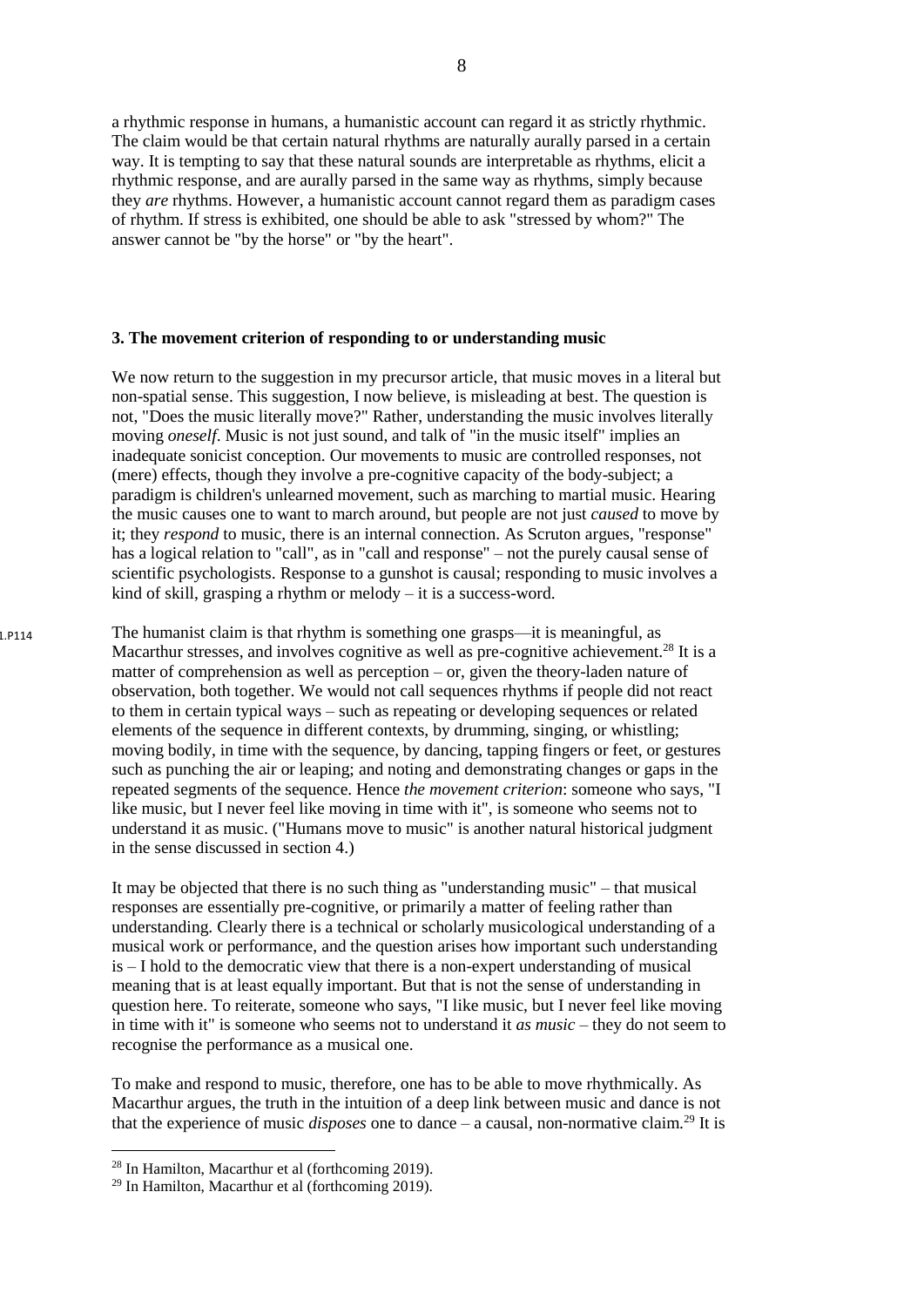rather that unless one *can* dance or move to the music – unless one has a *capacity* of following the music, entraining to its rhythm – then one does not know what the music is, and cannot identify it as music. This is a conceptual, normative notion, required by a humanistic account of rhythm. Thus it is wrong to insist that the movement criterion involves a disposition rather than a capacity.

Movement can be overridden by social convention. In classical concerts, silence and decorum are imposed, and tapping one's feet audibly, let alone singing along, are frowned on; in church services outside evangelical and charismatic tendencies, swaying to hymns is discouraged. As Squires suggests, the result of such prohibitions may be called *motionless moving*, analogous to silent speech. <sup>30</sup> At a certain point in history, silent reading became the norm; similarly, motionless moving became the norm for listening to certain kinds of music.<sup>31</sup>

In objection to the movement criterion, aberrant individuals, and aberrant genres of music, may be cited. An example of the former is jazz trumpeter Tom Harrell; blowing and valving movements aside, he is almost immobile when performing, presumably because of his treatment for schizophrenia.<sup>32</sup> Harrell's performance is so striking because our expectation is that the performer will move. But the existence of a medical condition or syndrome invalidates the objection. Such disorders aside, someone who claims to derive pleasure from music, but while not paralyzed in any way, apparently feels no impetus to move with it, is someone who does not understand it. The claim is that "Unless X is disabled, they can move to the music".

The point about normality needs elucidating, in the face of continuing misunderstanding. The existence of severely cognitively impaired humans does not show that moving to music – or language-use – is not a universal human ability, in the sense of being a part of normal human development. Either the human individual is developing towards it, or through some pathology, has lost or never had it. These Aristotelian teleological considerations are often surprisingly neglected  $-$  for instance by Colin McGinn, when he queries the claim that "Marginal humans [the very young, senile or brain-damaged] differ morally from animals…because they are members of a species whose *typical* members are full persons".<sup>33</sup> A conception of the healthy, undamaged individual is the criterion not for statistical typicality, as his account implies, but for normality. A normal human is not like a typical car with automatic drive (which uses more fuel, for instance) or a typical Durham student (who comes from a private school).<sup>34</sup> These merely statistical facts are unconnected with purpose, function or nature. (Another way of putting these points is to say that "Humans move to music" is a natural historical judgment, as elucidated in the final section.)

As well as aberrant individuals, there are also kinds of music and poetry to which the movement criterion seems not to apply – those which do not appear to be metric or rhythmic at all. This objection to the criterion is harder to dismiss. Modern Western music tends to be explicitly metric, with clearly articulated beats, but in non-Western music, this model is far from pervasive. Thus children would not move spontaneously to Gregorian chant, as its rhythm is not dance-rhythm – though if asked to move, they might do so appropriately. Plainchant tended to exclude the human body from music, but to say that chant is therefore unrhythmic is to confuse rhythm and metre.

<sup>30</sup> Squires, in Hamilton, Macarthur et al (forthcoming 2019).

<sup>&</sup>lt;sup>31</sup> Ambrose in the 5th century is the earliest known silent reader. When Alexander the Great in the 4th century BCE read a letter from his mother in silence, his soldiers were bewildered (Manguel (1996), pp. 42-3).

 $32$  Despite this condition, he can communicate his artistic vision to fellow-musicians and audiences.

<sup>33</sup> McGinn (1996), 40.

<sup>&</sup>lt;sup>34</sup> This Aristotelian argument is found in Lear (1988), Ch. 5, and Megone (1998).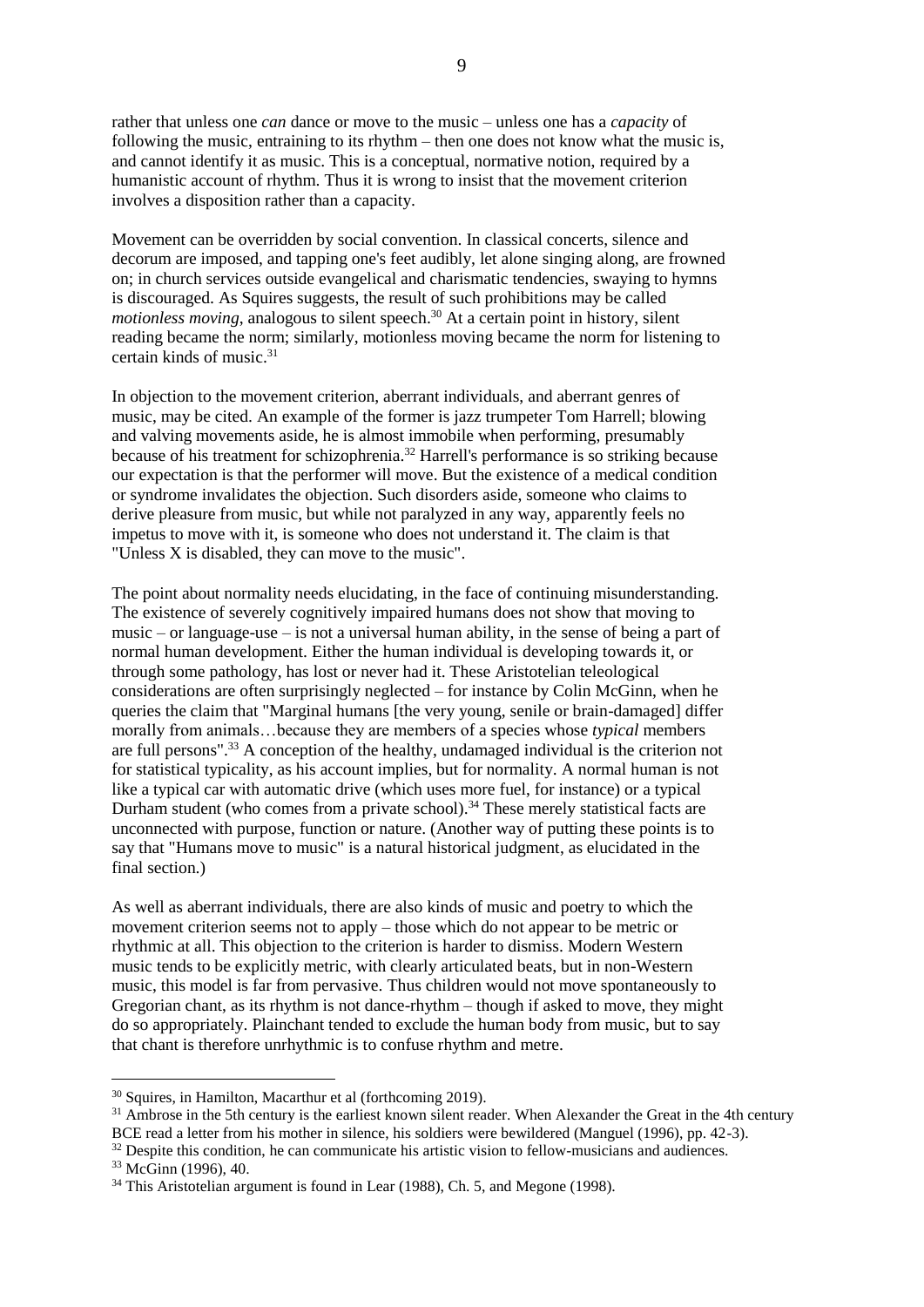Such music is sometimes described as "freely rhythmic", but the description is misleading. Music and poetry almost always exhibit a basic pulse, if only implicitly. One might regard "free rhythm" as involving a flexible beat or – to borrow a term from Western art music – rubato, a slowing down or speeding up relative to a basic pulse or pulses. (*Rubato*, briefly, is the expressive alteration of rhythm or tempo.) There is thus in all music at least a short-term sense of pulse. Plainchant, while almost without stress, reveals subtle and complex rhythmic organization. There are points of repose and movement, and performers inevitably impart a minimal propulsion; a series of plateaux create a kind of rubato against a basic pulse or pulses. Monks often walked while chanting, and there is movement to the breath, rising and falling. Like folksong, plainchant is strongly influenced by speech rhythm. Prosody – the patterns of stress and intonation in spoken language – is more variable than musical metre; in speech and oratory, pulse varies. Analogous arguments to those concerning free rhythm in music apply to modernist free verse, or postmodern dance. The claim of minimal propulsion accommodates "free rhythm" with a dynamic account.

### **4. The philosophical anthropology of music and dance**

I conclude by placing my discussion in the context of a philosophical anthropological investigation of pre- or non-modern societies. It is tempting to describe the unity of music, dance and poetry as a feature of *early* or *traditional* societies. But there is no clear definition of such societies; these are terms used in the West to refer to that which is other to us. Indeed, music, dance and poetry are integrated in many European cultural practices; they could be separated if necessary, but would not ordinarily be. My claim is therefore the more specific one of a *pre- or non-modern unity*, separated through the modern Western system of the arts. It is Western art music and the cultures and technologies that it has influenced, that has promoted sonicism.

The appearance of a *modern system of the fine arts* was analysed by Paul Kristeller in his 1950 article. For him, the Western system of the five major arts – painting, sculpture, architecture, music and poetry – did not assume definite shape till the 18th century, even though its ingredients went back to classical, medieval and Renaissance times: "classical antiquity left no systems of elaborate concepts of an aesthetic nature, but merely a number of scattered notions and suggestions that exercised a lasting influence".<sup>35</sup> Kristeller's thesis commands wide but not universal support, and implies that the Greek term *techne* (Latin *ars*) does not distinguish between art and craft, in the modern senses of these terms, but embraced all kinds of human activities which would now be called arts, crafts or sciences.

Dance, music and poetry therefore had a pre- or non-modern unity. The account of this unity presented here is distinct from but compatible with non-reductionist evolutionary theories – and contradicts empiricist accounts. My account of conceptual holism and an order of movement rests on a non-empiricist standpoint of *philosophical anthropology*. One essential contrast is with non-philosophical evolutionary theory. It is often argued that language is the original music – that the fundamental root of music is poetry, and speech rhythm is the common root of both dance and music. Evolutionary theorists have focused on such discussions. One influential discussion is Mithen's *The Singing Neanderthal*, which develops an account of the innateness of music that assumes, like standard views of the innateness of language, that it is universal across historically

<sup>&</sup>lt;sup>35</sup> Kristeller (1990), p. 172. By "aesthetic", I believe he means "artistic".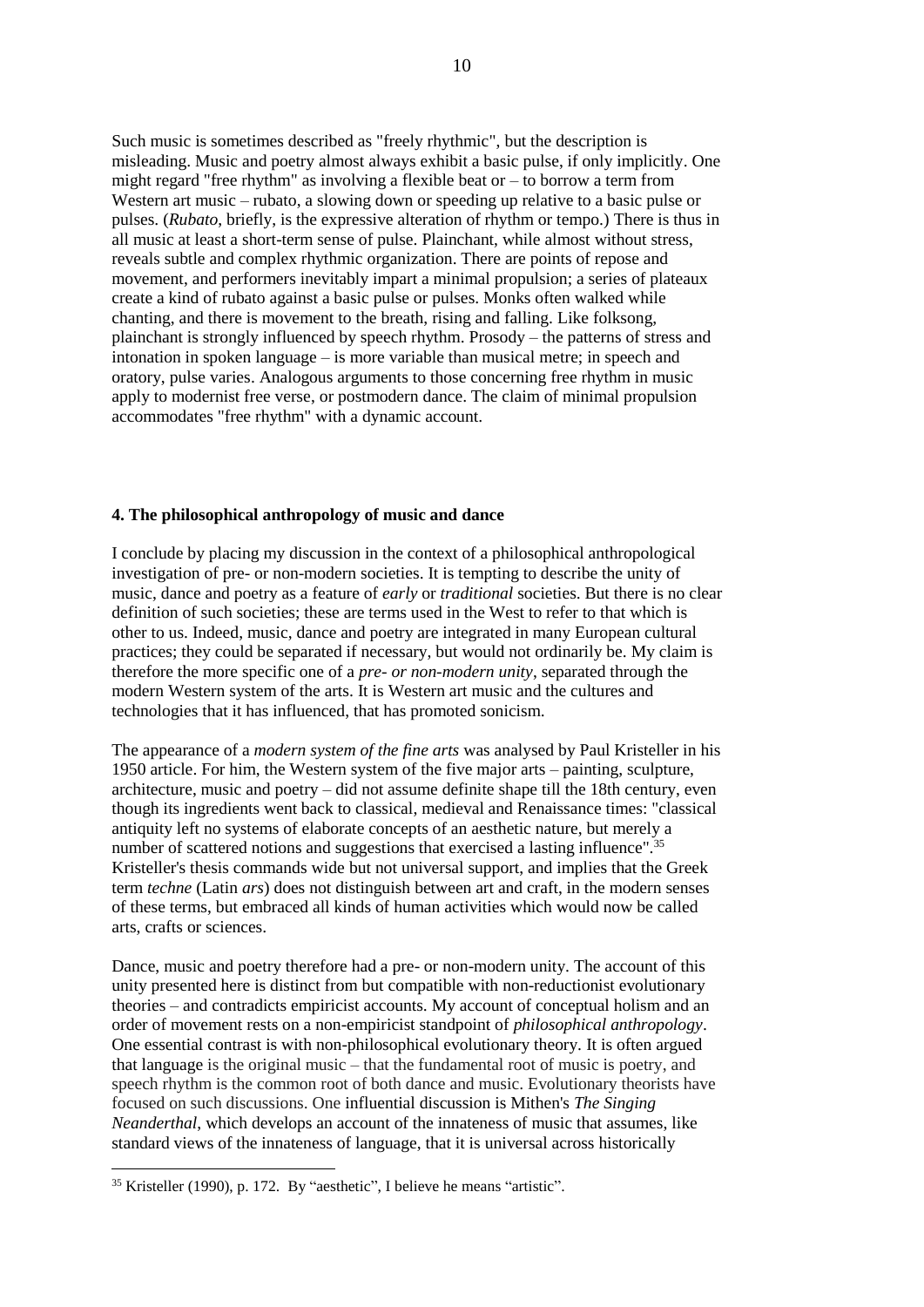unconnected cultures. He argues that language and music co-evolved from a music-like protolanguage, where pitch contour and rhythm were more important than in later human language. The main purpose of this proto-language was to communicate the speaker's emotional states; selection moulded it into human language, and human music. One may regard Mithen's view as speculative, but it is not crudely reductionist. At least, I take it that he does not hold that a scientific explanation of the development of music is all there is to understanding music, or that a supposed innate passion for opera is all that needs to be said about *Parsifal*.

Notoriously, Fodor tried to refute evolutionary biologists on their own scientific grounds. He argues that it is "a perfectly plausible working hypothesis that our interest in music belongs to our human nature". (In fact this is more than just a "working hypothesis", but a conceptual truth.<sup>36</sup>) But he then argues that "traits that can't pay their way in contributions to fitness are sooner or later selected out"; if a trait is genetically carried, it does not have to be adaptive in evolutionary terms:

if a kind of creature is pretty fit overall, there may be room for it to acquire traits that don't themselves contribute to its fitness; or, indeed, traits that militate against its fitness. A passion for opera, for example.

That seems unlikely. Traits that were adaptive for one evolutionary reason might continue to exist for another, as a result of exaptation; the original evolutionary basis for the development of language and music may not be the present reason why linguistic and musical ability contribute to reproductive success. But Mithen and Fodor are arguing about scientific hypotheses, whereas my focus is on conceptual truths, for which the evolutionary history of homo sapiens is irrelevant.

My concern is with truths that apply to all persons, philosophically defined. Thus I would echo Bernard Williams:

it is not…human cultural practices that are explained by natural selection, but rather the universal human characteristics of having cultural practices… It is precisely the fact that variations and developments in cultural practices are *not* determined at an evolutionary level that makes the human characteristic of living under culture such an extraordinary evolutionary success.<sup>37</sup>

Thus it may be part of what it is to be human to develop culture, even though particular culturally developed abilities are not part of human beings' natural, biological endowment. Still, it will be argued, there is an evolutionary account to be had, which prioritises language, or music, or a music-language hybrid – surely that is relevant to a philosophical treatment of the relation of music and dance? Perhaps – though I do not see my account resting on evolutionary considerations. Certainly I do not privilege evolutionary science over other disciplines – that would be "biologism", a variety of scientism.

Rather than resting on evolutionary theory, my position expresses a non- or antiempiricist *philosophical anthropology*. This is a Wittgensteinian standpoint defined by Peter Hacker, for whom philosophical anthropology is "the investigation of the concepts and forms of explanation characteristic of the study of man". These concepts, he argues, do not belong to a theory like those of the physical sciences: "use of many of these concepts…itself moulds our nature as human beings, as concept-employing, self-

<sup>36</sup> Fodor (2005), 28-29.

<sup>37</sup> Williams (2008), 188.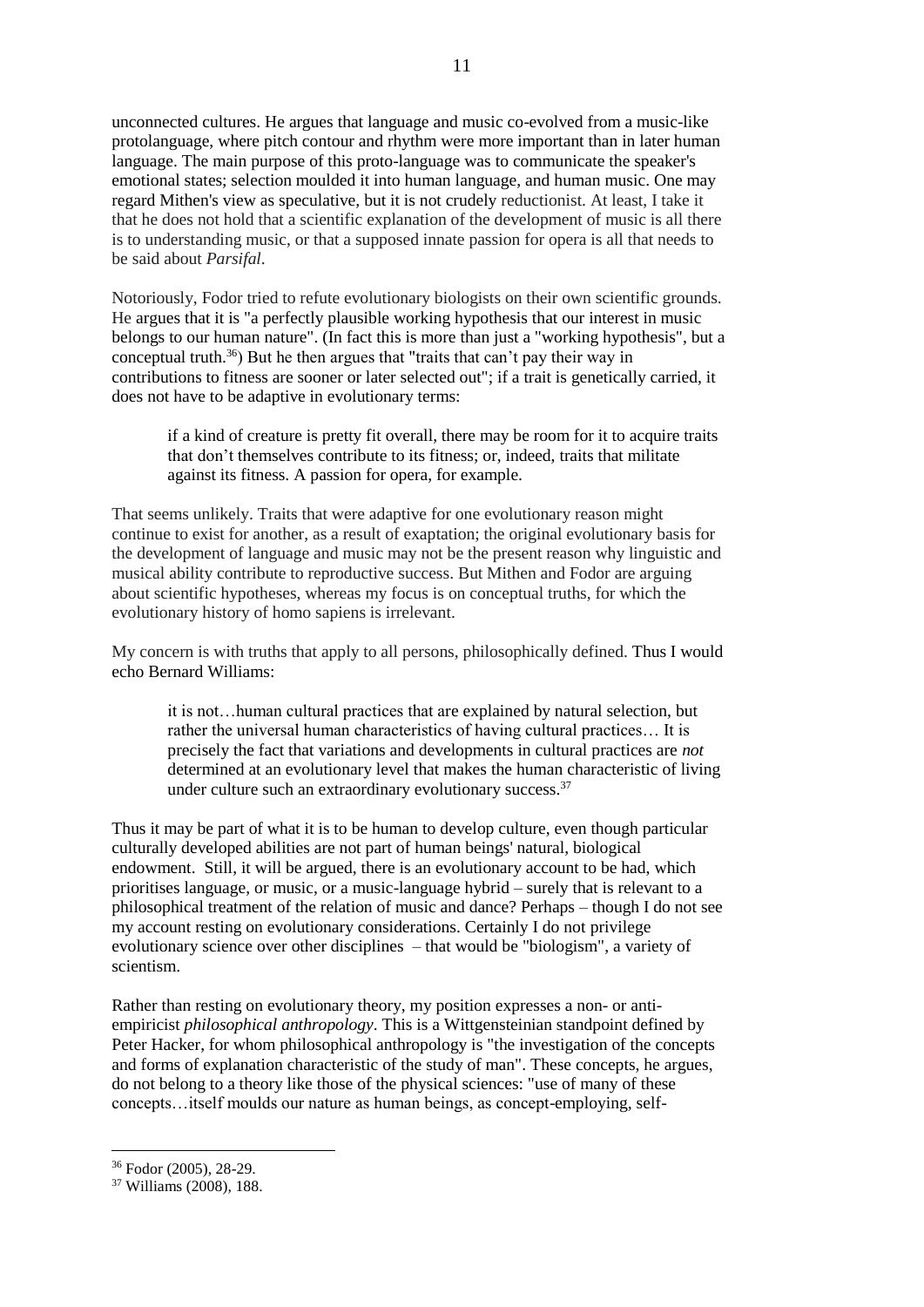conscious creatures".<sup>38</sup> In contrast to contemporary anthropology, philosophical anthropology is concerned with human universality more than diversity. It is armchair speculation, not anthropological participant-observation, though it draws on the latter – philosophy, not anthropology.

Among the claims of philosophical – as opposed to empirical – anthropology is that in pre- or non-modern societies, music, dance and poetry were interpenetrating, unified practices and concepts. Empiricists would say that anthropological evidence for their interpenetration is overwhelming – but is this a matter of evidence, or a fragment of a conceptual scheme? As Wittgenstein argues in *On Certainty,* there are some propositions for which it makes no sense to ask for empirical evidence, yet which are not analytic or logical truths. These are groundless or framework propositions that reveal, and rest on, the connections between concepts. Scientistic empiricism holds that all genuine propositions are based on evidence, and none are genuinely conceptual. According to philosophical anthropology, in contrast, there are genuinely conceptual propositions; any attempt to gather evidence for these will presuppose the application of the concepts in question, and so would be redundant.

"Music, dance and poetry are interpenetrating practices" belongs with the groundless propositions of *On Certainty.* These propositions *seem* to be empirical, Wittgenstein holds, yet turn out not to be; they are empirical neither in the metaphysical sense of *factual or contingent*, nor in the epistemic sense of *liable to be supported by evidence*. Unlike ordinary empirical propositions – "The River Wear is in flood", "It was sunny yesterday in Durham", "The boss is off work because of illness", "There's no cheese left in the fridge" – they are not normally open to doubt. Rather, groundless propositions function more like a kind of framework within which genuinely empirical propositions operate. Wittgenstein compares them to a riverbed, which must remain in place for our linguistic and epistemic practices to flow smoothly; he also likens them to the hinges of a door, which must remain fixed for language to function. For this reason Wittgenstein suggests that they make up what he calls a *world-picture*, a body of often unspoken and unanalysed beliefs that forms the basis of an individual's or society's belief-system; as he puts it, "the inherited background against which I distinguish between true and false".<sup>39</sup> Wittgenstein's suggestion is that, unless these propositions are accepted, the "game" of empirical enquiry cannot be or is not being played.

I would argue that at least some of Michael Thompson's *natural historical judgments* – Aristotelian propositions of a tenseless human nature – belong with the groundless propositions of *On Certainty*.<sup>40</sup> It is in human nature to take pleasure in music, dance and poetry; and to have funerary practices. One cannot conceive of a society without these, so it is not an empirical claim that society has them. There are versions of natural historical judgments that apply to every species. "Bears hibernate" is an example. It contrasts with empirical judgments such as "All bears hibernate" or "Some bears hibernate" – or "All human societies have music". When things go wrong, some bears do not; but to qualify the claim, making it "Bears are inclined to hibernate", introduces empirical content in the wrong place. A bear that does not hibernate is a counterexample to the universal generalization, but not to the natural historical judgment – though in the latter case, we need an explanation of why it does not. Likewise, "Human societies dance" does not have counterexamples, because it is not a universal generalization; the subject term is generic. So a Taliban or deaf society is not a counterexample; but an unexplained large example may undermine the status of "Human societies dance" as a natural historical judgment.

<sup>38</sup> Hacker (2010), 4, 5.

<sup>39</sup> Wittgenstein (1969), para 94.

 $40$  Thompson (2004).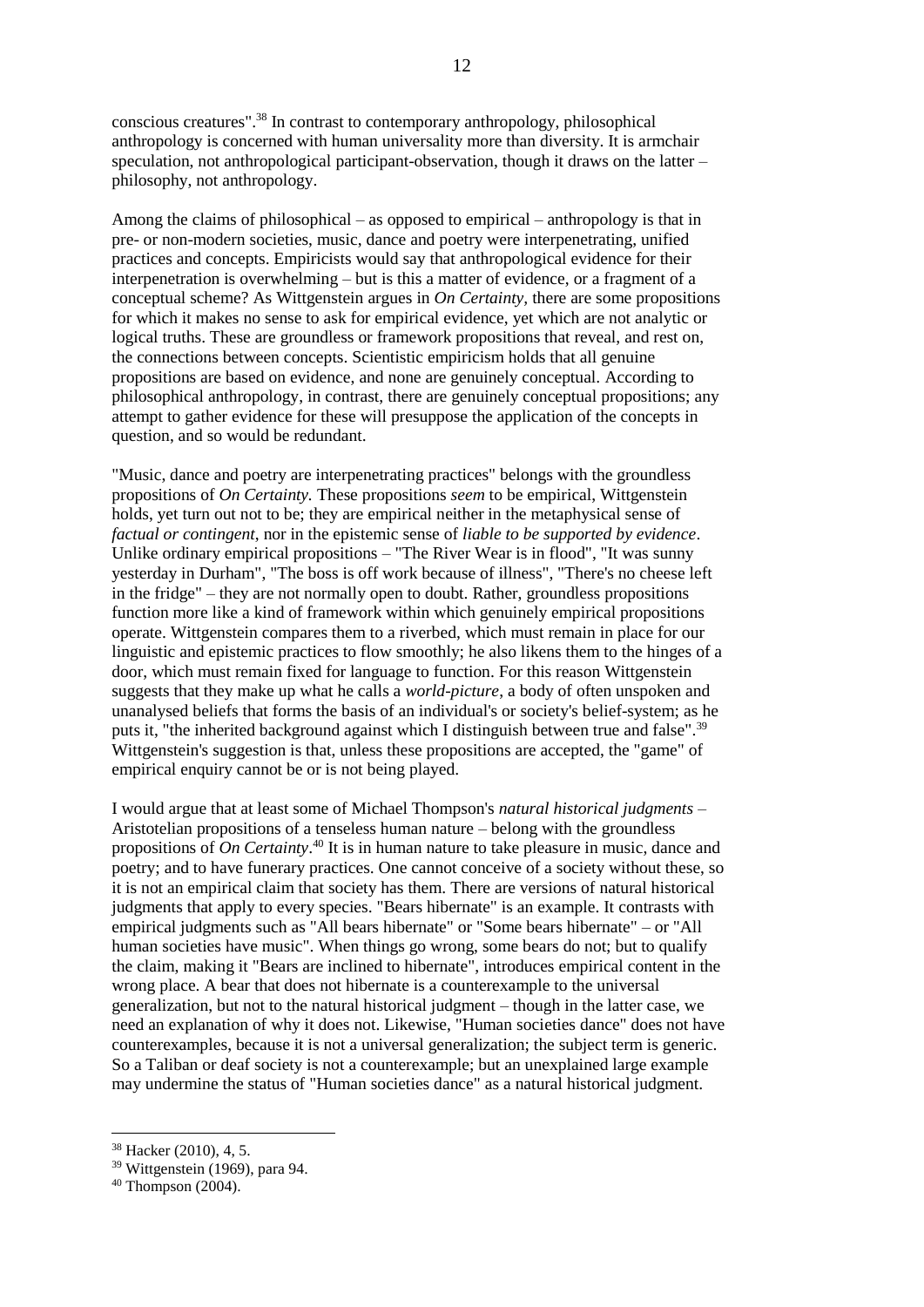Thompson elucidates natural historical judgments as having the form *S's characteristically are/have/do F,* or *it belongs to an S to be/'do/have F,* or *this is (part of) how S's live: they are/do/have F.* These general propositions have unusual temporal properties, he argues, considering a particular marine form of life:

Of any individual jelly [you] speak in the usual temporal way. You will judge that it 'is' in some one of these phrases and 'has been' in another…But of *umbrella jelly* as a general kind, or form, of life, you will speak in the first instance completely atemporally [saying] that on its first appearance the thing 'is' an egg, then later it 'is' a polyp, then later it 'is' a medusa…everything is put into a special kind of present tense...

Natural historical judgments, though based on empirical knowledge, are not mere reports of what is always, mostly or even often the case with jellies of this kind. Thompson comments that since the umbrella jelly population has for generations remained more or less stable, only a tiny fraction of their eggs have developed into polyps and then medusas.<sup>41</sup> There is "a reciprocal dependence between judgments about the individual organism and judgments about its form, and also to the correlative connection *that facts*  about the individual can bear to *facts* about its form". 42

While empiricists would regard the concept *species* or *life form* as an empirical concept, for Thompson it is "a pure or a priori, perhaps a logical, concept":

The concept *human,* as we human beings have it, is an a priori concept attaching to a particular life form…Human beings are characteristically in possession of some general substantive knowledge of the human life form which is not founded empirically on observation of members of their kind, and thus not 'biological'.

### He comments that

of Martians I may perhaps recognize by empirical study…that they possess the powers of conceptual thought…[But] I, as a human, may reach the same general facts about the specifically human form…by reflection on the logical conditions of particular facts about myself which are not themselves matters of observation.<sup>43</sup>

Among natural historical judgments about human beings, I would argue, is "Humans take pleasure in music, dance and rhythm". Given that my concern is with truths that apply to all persons, philosophically defined, my account may diverge from Thompson's – depending on how biologistic his account is regarded as. But the issue is a nuanced one.<sup>44</sup>

A further difficult issue is the ethnocentrism of understanding. Concerning propositions of philosophical anthropology such as *"Human societies have music and dance"* and *"Humans take pleasure in music and dance"*, it might be asked: Whose concept of music – the Western one? My intention is to give a cross-cultural account, but like ethnomusicologist Bruno Nettl, I assume that a Western concept is intelligible and applicable, through translation, across cultures. I do not advocate essentialism; the concept of music is not determined by its ancient origins. It may evolve in such a way that connections with dance become residual; perhaps then we would say that the concept of music has disappeared. But despite developments in that direction – silent listening

<sup>41</sup> Thompson (2004), 50-51.

 $42$  Thompson (2004), 57-8.

<sup>43</sup> Thompson (2004), 70-71.

<sup>44</sup> Hamilton (2013), final chapter.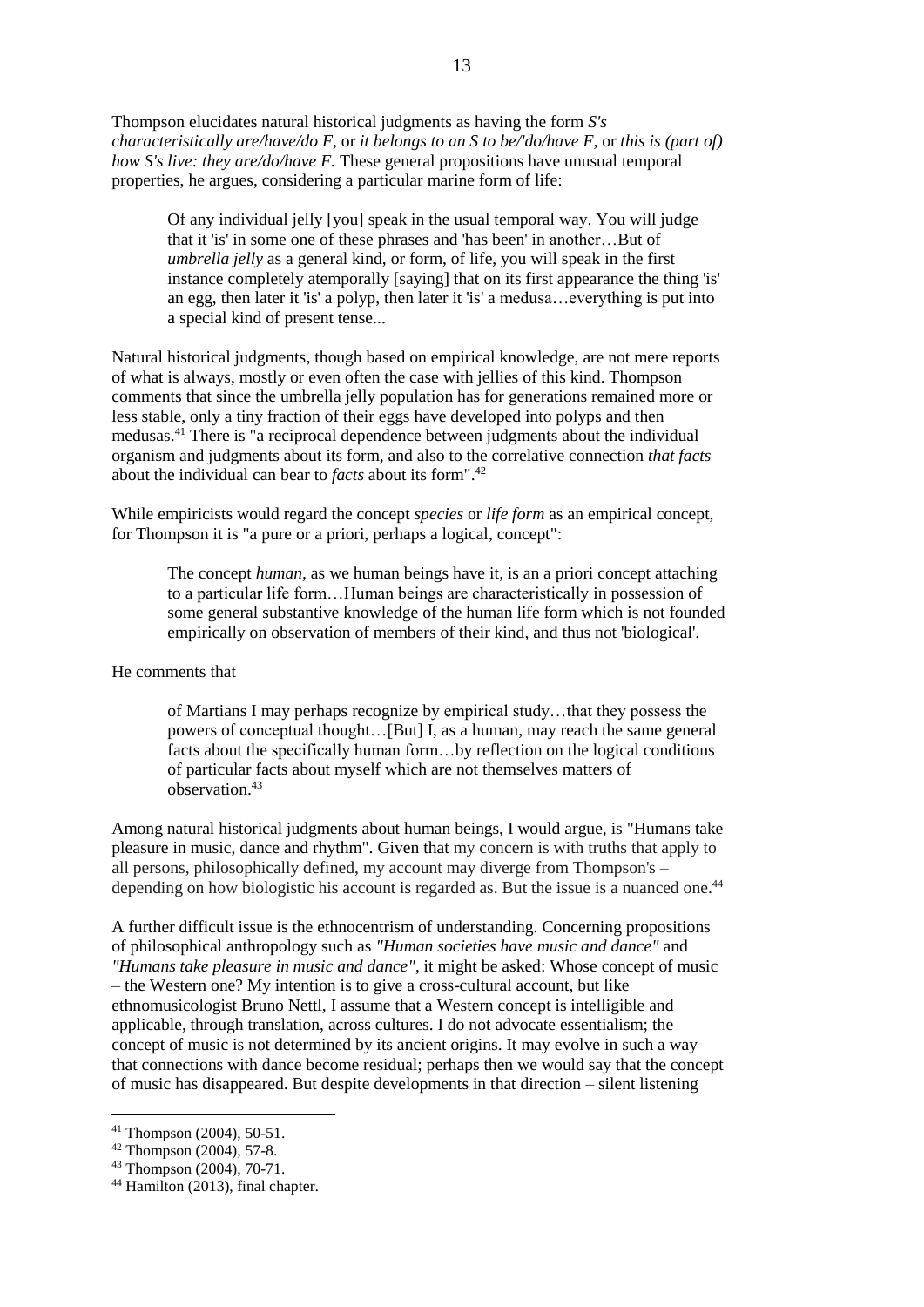and motionless moving that arose with Western concert music from the early 19th century onwards – that is not the present situation. To reiterate, dance remains integral to most forms of popular music, and to many forms that are not popular.

Ethnomusicological and anthropological studies show that many languages do not have equivalent terms to the modern European "music", "musique", "musica" and so on. Inuit and most North American Indian languages do not have a general term for music; in Blackfoot, "saapup" is the principal word, but means something like "singing, dancing and ceremony". Africa languages including Tiv, Yoruba, Igbo, Efik, Birom, Hausa, Idoma, Eggon, Luo or Jarawa have no term for music.<sup>45</sup> These facts may support the claim of integration of music and dance; they certainly show that philosophers must be historically and culturally aware. Philosophers need to know that not all cultures have a term for music; they should also know that the distinction between music and noise may be of modern origin. R. Murray Schafer, composer and writer on soundscape, argues that in the era before urban musical sounds such as church bells and the postman's horn were replaced by mechanical noises, and music moved into the concert hall, music and noise were not distinct categories.<sup>46</sup> High-volume sound, and non-musical noise in general, was rare – examples would be thunderstorms, crowds of pilgrims or mobs, the noise of war, large kitchens with fires. With cultural concepts like art and music, a philosophical investigation must be sensitive to such general historical developments.

In light of these broad historical developments, one can say that all cultures seem to produce the same kind of aural phenomenon – something that sounds to Western ears like music, a kind of sound communication distinguished from ordinary speech – but conceptualize it in different ways. Thus Nettl argues that although many African societies do not have the Western conception of music, "the ease with which many African societies have adapted to the English or French conceptions of and terms for 'music' suggests that the domain exists, integrally, even where no term is available". $47$  He describes the prevalence of tones with consistent pitch, and tonal systems using from five to seven tones; all societies have a kind of stylized vocal expression distinguished from ordinary speech – most readily called singing, but also referred to using words that can be translated as chanting, screaming, howling or keening.

Turning to natural historical judgments about humans, one can say that everyone takes pleasure in rhythm, which is broadly involved in human action and activity. Music, poetry and dance appeal to people's spontaneous pleasure in rhythm. This pleasure connects with something deep in human nature, and is shown by the responses of babies. As Aristotle said, the first end of music is giving pleasure; he compares it to sleeping or drinking which provide amusement and relaxation. Music is a natural delight.

The standard view is that one can take pleasure in anything – that there is nothing normative about pleasure. But as Anscombe rightly argues in *Intention*, pleasure is connected with intelligibility; without further explanation, one can make no sense of someone who says that they take pleasure in carrying round a pin. But if someone is asked, "Why are you dancing?" and they answer, "I enjoy it", no further explanation is needed – it is a *tenseless fact* about humans that they take pleasure in rhythmic activity such as dance. A tenseless description pertains to a form of human life; the fact that the explanation terminates in this way, tells us something about what we are as humans. To reiterate, if music's connection with dance disappears, so also, we might say, has the concept of music.

<sup>45</sup> Nettl (2001); see also Nettl (1989).

<sup>46</sup> "The string quartet and urban pandemonium are historically contemporaneous", Schafer (1977), 103. See Van Leeuwen (1999), 1.

<sup>47</sup> Nettl (2001), 466.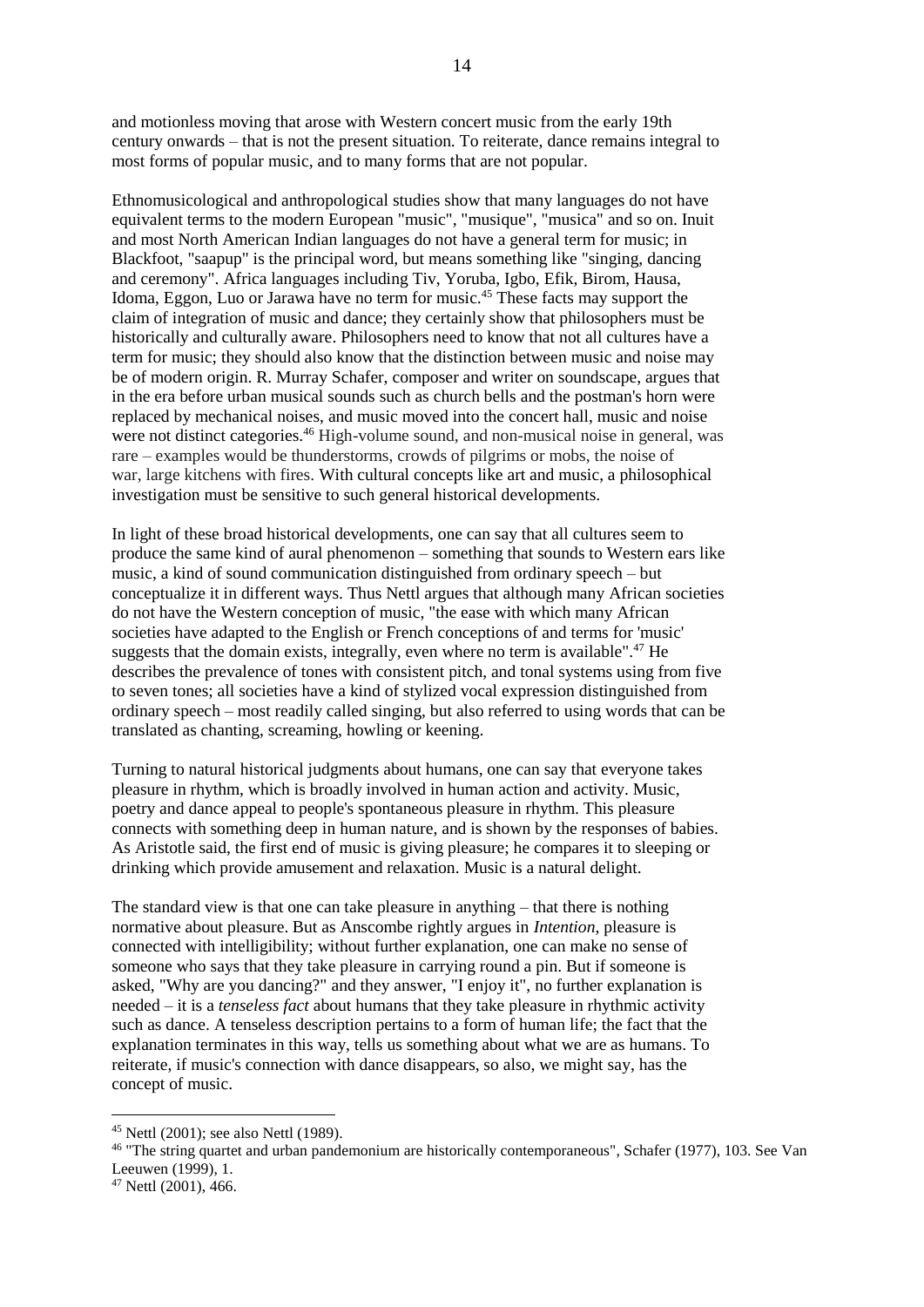A society without music would be either devastated, or a specially-created group. An example of the former is the Ik, a nomadic group in Uganda, apparently reduced by drought and famine to a Hobbesian ''war of all against all''. Turnbull regarded them as having abandoned basic human qualities of ''family, cooperative sociality, belief, love, hope and so forth".<sup>48</sup> The Taliban is a less devastated though still tragic example of a society where music is forbidden. But even the Taliban have rhythm in the call to prayer, and in pumping water; a Taliban would presumably not believe that pumping water rhythmically was wrong.<sup>49</sup> A different kind of example is a self-constituted society of amusiacs (or less plausibly, deaf people). *Amusia* is the specific loss of essentially all music processing skills. Sufferers cannot perform simple musical tasks, such as recognizing a tune familiar since childhood, yet have no linguistic or other cognitive deficiency.

The scenario of a society without music could be one with art but not music; or more radically, one without music, art, the aesthetic, ritual, and religion. (Symbolic elements of ritual imply art.) Either seems imponderable. If anthropologists claimed to have found a tribe without music or dance, that would surely change our notion of what "society" means. A society without music seems as inconceivable as one without sport or play, or work, or love and friendship. When anthropologists return with their unexpected discovery, one would at least be unsure what to say. Chimps live in social groups that involve hierarchy and cooperation, but lack music; this is not a society in the richer sense, involving culture and religion. Thus Miller contrasts "human music" with "acoustic courtship" among primates in stable social groups.<sup>50</sup> A society without music is one only in an impoverished sense, such as applies to chimps; my concern is with a richer sense of human society.

The status of the judgment "Music and dance are interdependent practices" is more problematic. But I would still argue that it is a non-empirical proposition of philosophical anthropology, if not a natural historical judgment of the kind that Thompson describes. Arguments against the affinity of music and dance, on the basis that they are now historically distinct, are ineffective. One such argument is that postmodern dance can be separated from music.<sup>51</sup> The phenomenon of dance without music probably originated with Merce Cunningham and John Cage, and many contemporary dance-works have no music or sound, yet certainly exhibit rhythm. The argument appeals to postmodern practice, to show that understanding music is not essential to dance. It shares the form of another appeal to postmodern practice – the argument that conceptual art, and readymades such as Duchamp's "Urinal" that lack craft, show that understanding craft is not essential to art. My response is that "Anything can be art" and "There are soundless postmodern dance-works" are true claims, but their philosophical consequences have been exaggerated. As with readymades and conceptual art, postmodern developments in dance are parasitic on traditional forms. There could not be a artworld of dance that had no connection to music, just as there could not be an artworld of conceptual art or readymades without the modern system of the arts on which it comments – postmodern developments make no sense without these traditional connections. Contemporary philosophical aesthetics overstates the significance of postmodern practices; an artworld

<sup>48</sup> Turnbull (1972), 289. His account is rejected as semi-fictionalised by later, more conventional ethnographers – see [www.nytimes.com/books/00/12/10/reviews/001210.10stockit.html.](http://www.nytimes.com/books/00/12/10/reviews/001210.10stockit.html)

<sup>49</sup> "They have banned…music-making that involves musical instruments… possibly with one exception…the frame drum -- the duff -- because there are hadiths in which the Prophet...allows [it] to be used" [\(https://www.rferl.org/a/British\\_Ethnomusicologist\\_Discusses\\_Talibans\\_Campaign\\_Against\\_Musicians/175386](https://www.rferl.org/a/British_Ethnomusicologist_Discusses_Talibans_Campaign_Against_Musicians/1753865.html) [5.html\)](https://www.rferl.org/a/British_Ethnomusicologist_Discusses_Talibans_Campaign_Against_Musicians/1753865.html)

<sup>50</sup> Miller (2000), 349.

<sup>51</sup> See Durà-Vilà (forthcoming 2019).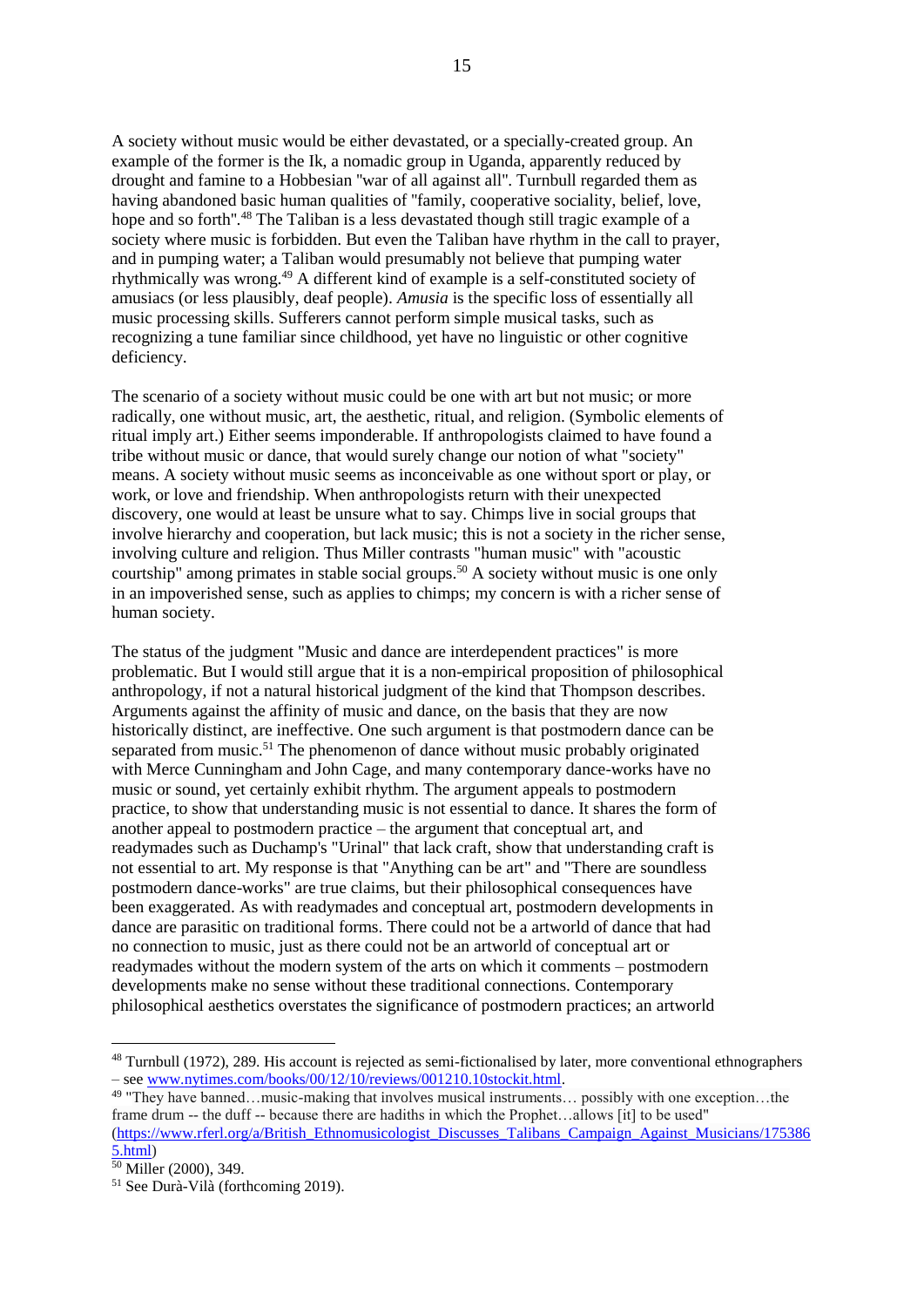consisting entirely of readymades, and a world of soundless rhythm, are equally imponderable.

In this article I have attempted to provide a philosophical account of the inter-dependence of music and dance, by examining their common basis in rhythm. I have also suggested that the concept of a philosophical anthropology is helpful in developing such an account. However, there are many further questions about the relation of rhythm and entrainment, and the possibility of a unified as opposed to disjunctive account of rhythm across different media, that need developing. These must remain material for another occasion.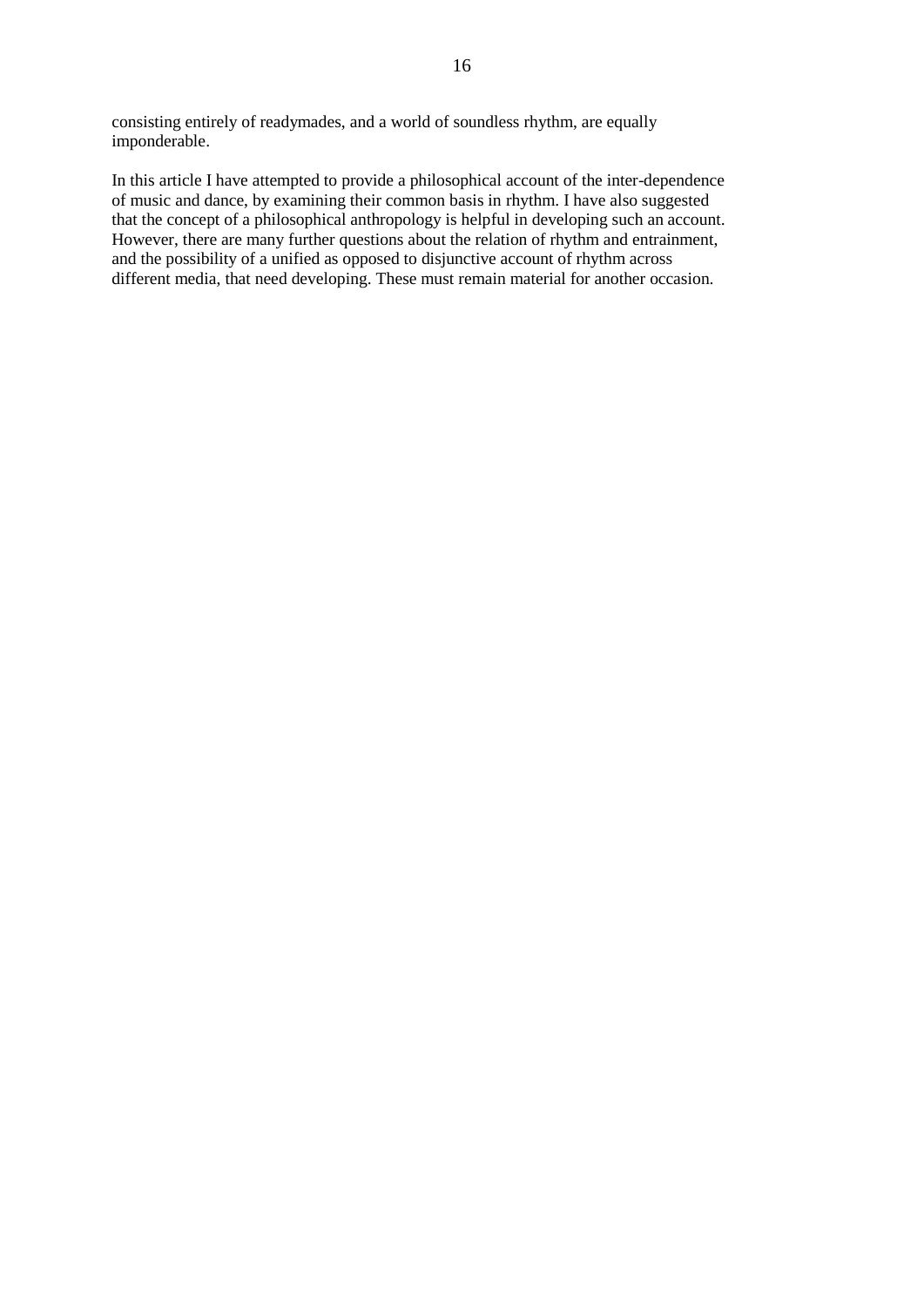#### **BIBLIOGRAPHY**

Baily, J. 1985. "Music structure and human movement." In P. Howell, I. Cross, & R. West eds., *Musical structure and cognition*, 237-258. London: Academic Press.

Blacking, J. 1973. *How Musical Is Man?* Seattle: University of Washington Press.

Budd, Malcolm. 2003. "Musical Movement and Aesthetic Metaphors." *British Journal of Aesthetics* 43(3): 209-23.

Clarke, Eric. 2001. "Meaning and the Specification of Motion in Music", *Musicae Scientiae* 5(2): 213-34.

-------------. 2017. "Empathic entanglements: Music, motion, dance." In *Music-Dance: Sound and Motion in Contemporary Discourse*, eds. Patrizia Veroli and Gianfranco Vinay, 189-206. Abingdon: Routledge.

Durà-Vilà, Víctor. forthcoming 2019. "Soundless Rhythm." In *Philosophy of Rhythm: Aesthetics, Music, Poetics,* eds. Peter Cheyne, Andy Hamilton and Max Paddison. New York: Oxford University Press.

Fodor, J. 2005. "Give me that juicy bit over there", review of S. Mithen, *The Singing Neanderthals*. In *London Review of Books*, 27:19, 28-29.

Freeman, Walter. 2000. "A Neurobiological Role of Music in Social Bonding." In *The Origins of Music,* eds. N. Wallin, B. Merker and S. Brown, 329-60. Cambridge, MA: MIT Press.

Godøy, R. I. 2003. "Motor-mimetic music cognition." *Leonardo*, *3*6(4), 317-319.

Hacker, P. M. S. 2010. *Human Nature: The Categorial Framework*. Oxford: Wiley-Blackwell.

Hamilton, Andy. 2007. *Aesthetics and Music*. London: Continuum.

----------------. 2009. "The Sound of Music." In *Sounds and perception: New philosophical essays*, eds. M. Nudds and C. O'Callaghan, 146-82. Oxford: Oxford University Press.

---------------. 2011. "Rhythm and Stasis: An Almost Entirely Neglected and Major Philosophical Problem." *Proceedings of the Aristotelian Society* 111(1), 25-42.

---------------. 2013. *The Self In Question*. London: Palgrave.

---------------. 2014. *Routledge Philosophy Guidebook to Wittgenstein and "On Certainty."* London: Routledge.

Hamilton, Andy, Macarthur, David et al forthcoming 2019. "A Dialogue on Rhythm: Entrainment and the Dynamic Thesis", edited with contributions from others. In *Philosophy of Rhythm: Aesthetics, Music, Poetics,* eds. Peter Cheyne, Andy Hamilton and Max Paddison. New York: Oxford University Press.

Hanslick, Eduard. 1986. *On The Musically Beautiful*, trans. Geoffrey Payzant. Indianapolis, Indiana: Hackett.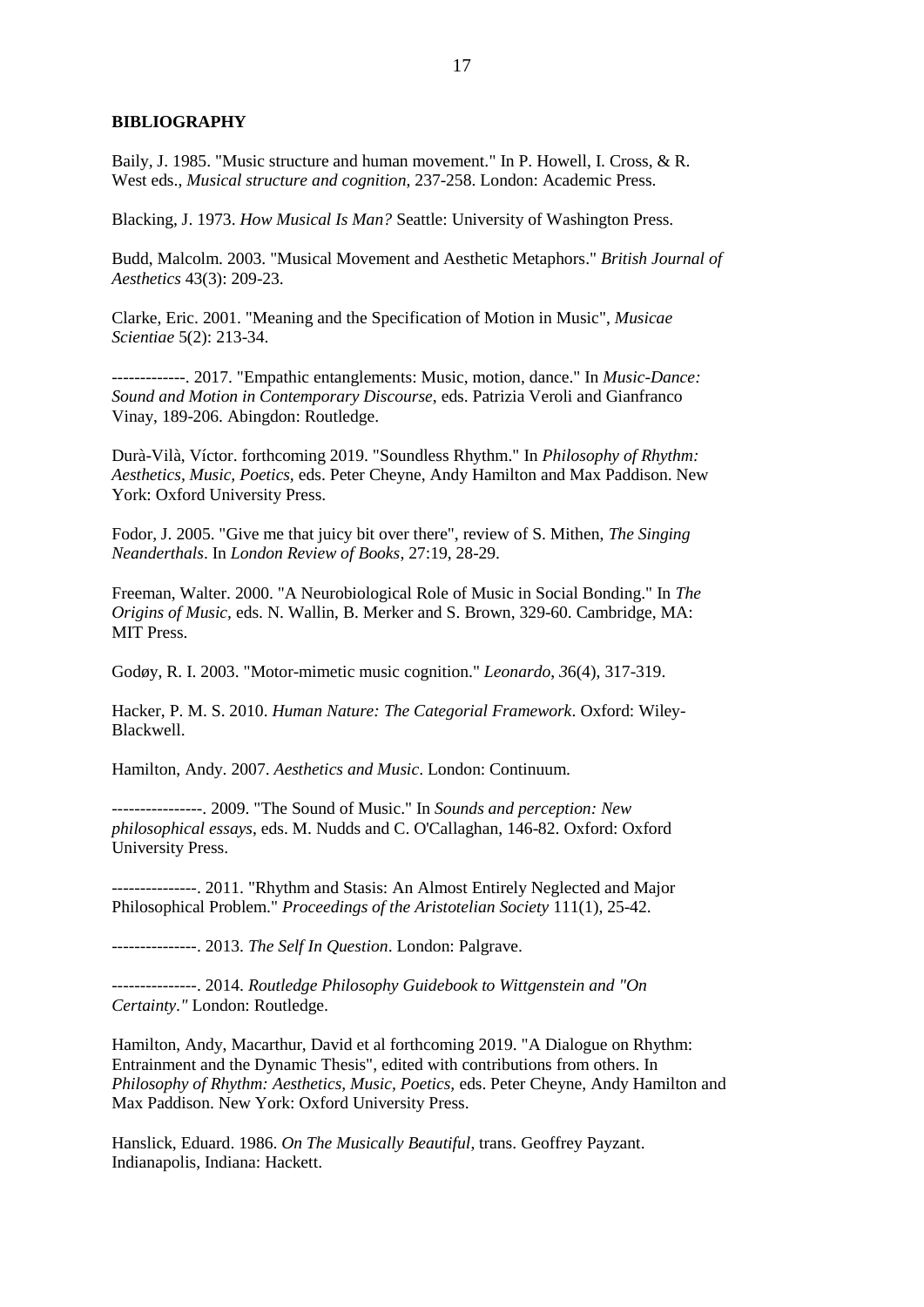Johnson, M. L. 1997. "Embodied musical meaning." *Theory and Practice*, 22, 95-102.

Jones, Mari R. 1976. "Time, Our Lost Dimension: Toward a New Theory of Perception, Attention, and Memory." *Psychological Review* 83(5), 323-355.

Judge, J. 2019. " 'Feeling the Beat': Multimodal Perception and the Experience of Musical Movement." In *Philosophy of Rhythm: Aesthetics, Music, Poetics,* eds. Peter Cheyne, Andy Hamilton and Max Paddison. New York: Oxford University Press.

Kane, Brian. 2014. *Sound Unseen: Acousmatic Sound in Theory and Practice.* Oxford: Oxford University Press.

Kristeller, P. 1990. "The Modern System of the Arts." In his *Renaissance Thought and the Arts*, Princeton: Princeton University Press, 163-227.

Lakoff, George, and Mark Johnson. 1980, rev. 2003. *Metaphors We Live By*. Chicago: Chicago University Press

Lear, Jonathan. 1988. *Aristotle: The Desire to Understand*, Cambridge: Cambridge University Press.

Levinson, J. 2011. "Hybrid Art Forms." In *Music, Art and Metaphysics*, Ch. 2. Oxford: Oxford University Press.

London, Justin. 2012. *Hearing In Time: Psychological Aspects of Musical Meter*. New York: Oxford University Press, 2nd edition.

Macarthur, David, contribution to Andy Hamilton et al forthcoming 2019. "A Dialogue on Rhythm: Entrainment and the Dynamic Thesis". In *Philosophy of Rhythm: Aesthetics, Music, Poetics,* eds. Peter Cheyne, Andy Hamilton and Max Paddison. New York: Oxford University Press.

Manguel, Alberto. 1996. *A History of Reading*. New York: Penguin.

McNeill, W. H. 1997. *Keeping together in time*. Cambridge, MA: Harvard University Press.

Megone, C. 1998. "Aristotle's Function Argument and the Concept of Mental Illness", *Philosophy, Psychiatry, & Psychology* 5: 3, 187-201.

Messiaen, Olivier. 1994. *Music and Colour: Conversations with Claude Samuel*. Trans. E. Thomas Glasow. Portland, Oregon: Amadeus Press.

----------------------. 1994. *Traité de Rythme, de Couleur et d'Ornithologie*, Tome I. Paris: A. Leduc.

Miller, Geoffrey. 2000. "Evolution of Human Music through Sexual Selection." In *The Origins of Music,* eds. N. Wallin, B. Merker and S. Brown, 329-60. Cambridge, MA: MIT Press.

Mithen, S. 2006. *The Singing Neanderthals: The Origins of Music, Language, Mind and Body.* Quezon City: Phoenix.

Nettl, B. 1989. *Blackfoot Musical Thought: Comparative Perspectives*. Ohio: The Kent State University Press.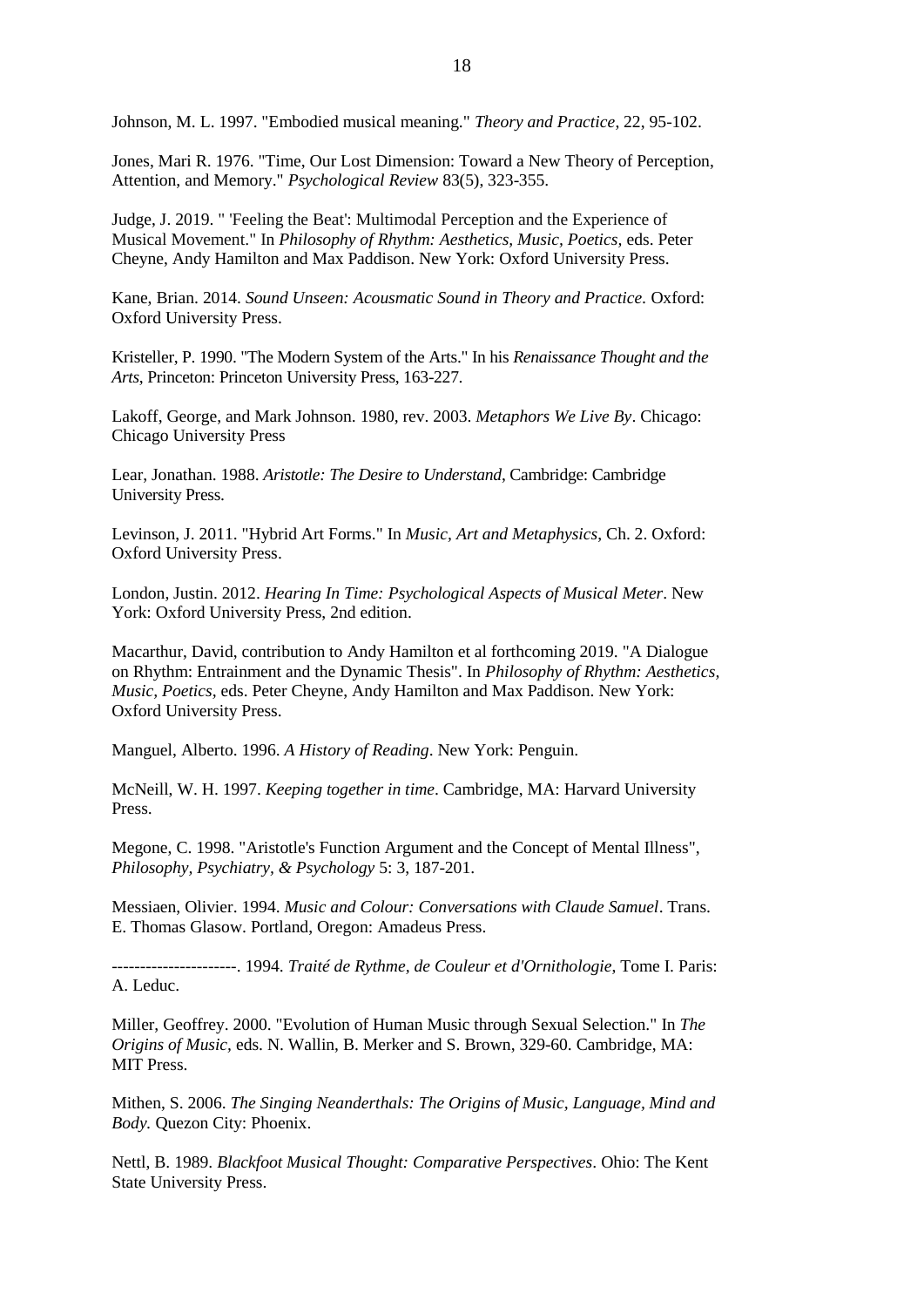---------- 2001. "An Ethnomusicologist Contemplates Universals in Musical Sound and Musical Culture." In Wallin et al eds. 2001, 462-72.

Schafer, R. Murray. 1977. *The Tuning of the World,* London: Random House.

Nudds, Matthew. 2019. "Rhythm and Movement." In *Philosophy of Rhythm: Aesthetics, Music, Poetics,* eds. Peter Cheyne, Andy Hamilton and Max Paddison. New York: Oxford University Press.

Nudds, Matthew, and Casey O'Callaghan, eds. 2009. *Sounds and Perception: New Philosophical Essays.* Oxford: Oxford University Press.

Plato. 2016. *The Laws.* Cambridge: Cambridge University Press.

Pound, Ezra. 1951. *ABC of Reading*. London: Faber.

Schütz, Alfred. 1970. *On Phenomenology and Social Relations: Selected Writings*, ed. Helmut R. Wagner. Chicago: Chicago University Press.

Scruton, Roger. 1997. *The Aesthetics of Music*. Oxford: Clarendon Press.

--------------. 2007. "Thoughts on Rhythm." In *Philosophers on Music: Experience, Meaning and Work*, ed. Stock, 226-256. Oxford: Oxford University Press.

--------------. 2016. *Understanding Music: Philosophy and Interpretation*. London: Bloomsbury

Simons, Peter. forthcoming 2019. "The Ontology of Rhythm." In *The Philosophy of Rhythm: Aesthetics, Music, Poetics*, eds. Peter Cheyne, Andy Hamilton and Max Paddison. New York: Oxford University Press.

Squires, J.E.R. 2019. In Andy Hamilton et al forthcoming 2019. "A Dialogue on Rhythm: Entrainment and the Dynamic Thesis". In *Philosophy of Rhythm: Aesthetics, Music, Poetics,* eds. Peter Cheyne, Andy Hamilton and Max Paddison. New York: Oxford University Press.

Stock, Kathleen, ed. 2007. *Philosophers on Music: Experience, Meaning and Work.* Oxford: Oxford University Press.

Thompson, Michael. 2004. "Apprehending Human Form." In *Royal Institute of Philosophy Supplements* 54, 47-74.

Turnbull, Colin. 1972. *The Mountain People*. London: Jonathan Cape.

Van Leeuwen, T. 1999. *Speech, Music, Sound*. Basingstoke: Palgrave Macmillan.

Wallin, N. et al eds. 2001. *The Origins of Music.* Cambridge, MA: MIT/Bradford.

Wiseman, Rachael, contribution to Andy Hamilton et al forthcoming 2019. "A Dialogue on Rhythm: Entrainment and the Dynamic Thesis". In *Philosophy of Rhythm: Aesthetics, Music, Poetics,* eds. Peter Cheyne, Andy Hamilton and Max Paddison. New York: Oxford University Press.